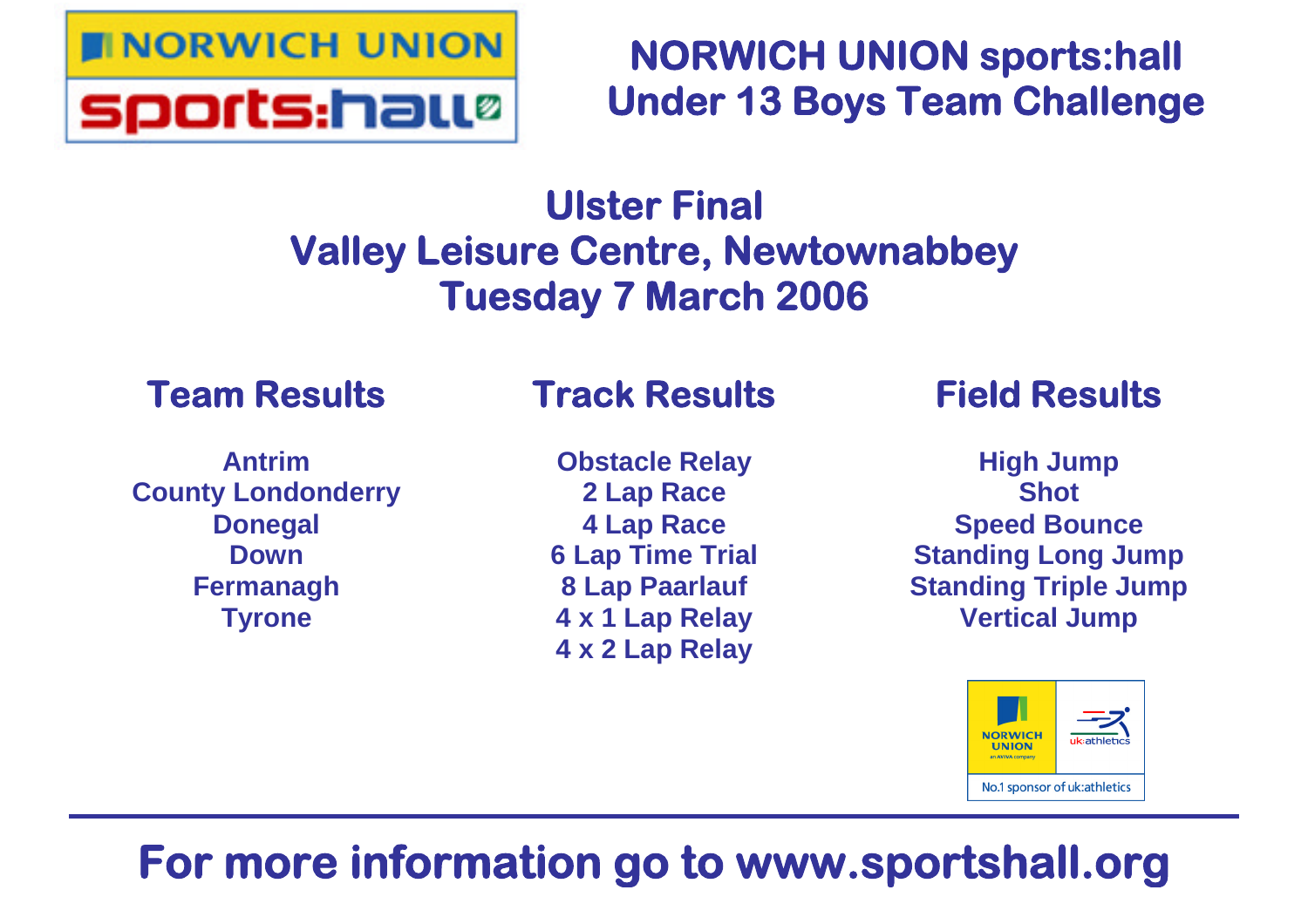### **Competition Results**

|         | <b>Competition:</b><br><b>NUS-Ulster Final Under 13 Boys</b> |        |              |           |     |     | <b>Venue:</b> |     |     | Valley Leisure Centre, Newtownabbey |    |    |    |            |            |    | <b>Date</b><br>7 Mar 2006 |
|---------|--------------------------------------------------------------|--------|--------------|-----------|-----|-----|---------------|-----|-----|-------------------------------------|----|----|----|------------|------------|----|---------------------------|
| Ranking | Team                                                         | Colour | <b>Score</b> | <b>OR</b> | P8  | 4x1 | 4x2           | 2LR | 4LR | 6LR                                 | HJ | S. | SΒ | <b>SLJ</b> | <b>STJ</b> | VJ |                           |
|         | Fermanagh                                                    | grey   | 742          | 70        | -60 | 70  | 70            | 54  | 56  | -50                                 | 54 | 58 | 50 | 58         | 52         | 40 |                           |
|         | County Londonderry                                           | green  | 598          | 60        | 50  | 40  | 60            | 54  | 34  | 46                                  | 38 | 42 | 44 | 42         | 40         | 48 |                           |
|         | Donegal                                                      | royal  | 595          | 50        | 70  | 50  | 40            | 32  | 31  | 52                                  | 47 | 44 | 43 | 34         | 52         | 50 |                           |
|         | Antrim                                                       | navy   | 491          | 30        | 40  | 60  | 50            | 31  | 44  | 34                                  | 28 | 34 | 42 | 24         | 28         | 46 |                           |
|         | Down                                                         | sky    | 402          | 40        | 20  | 30  | 20            | 39  | 33  | 28                                  | 31 | 32 | 27 | 38         | 38         | 26 |                           |
| 6       | Tyrone                                                       | tan    | 278          | 20        | 30  | 20  | 30            | 18  | 30  | 18                                  | 12 | 18 | 22 | 24         | 18         | 18 |                           |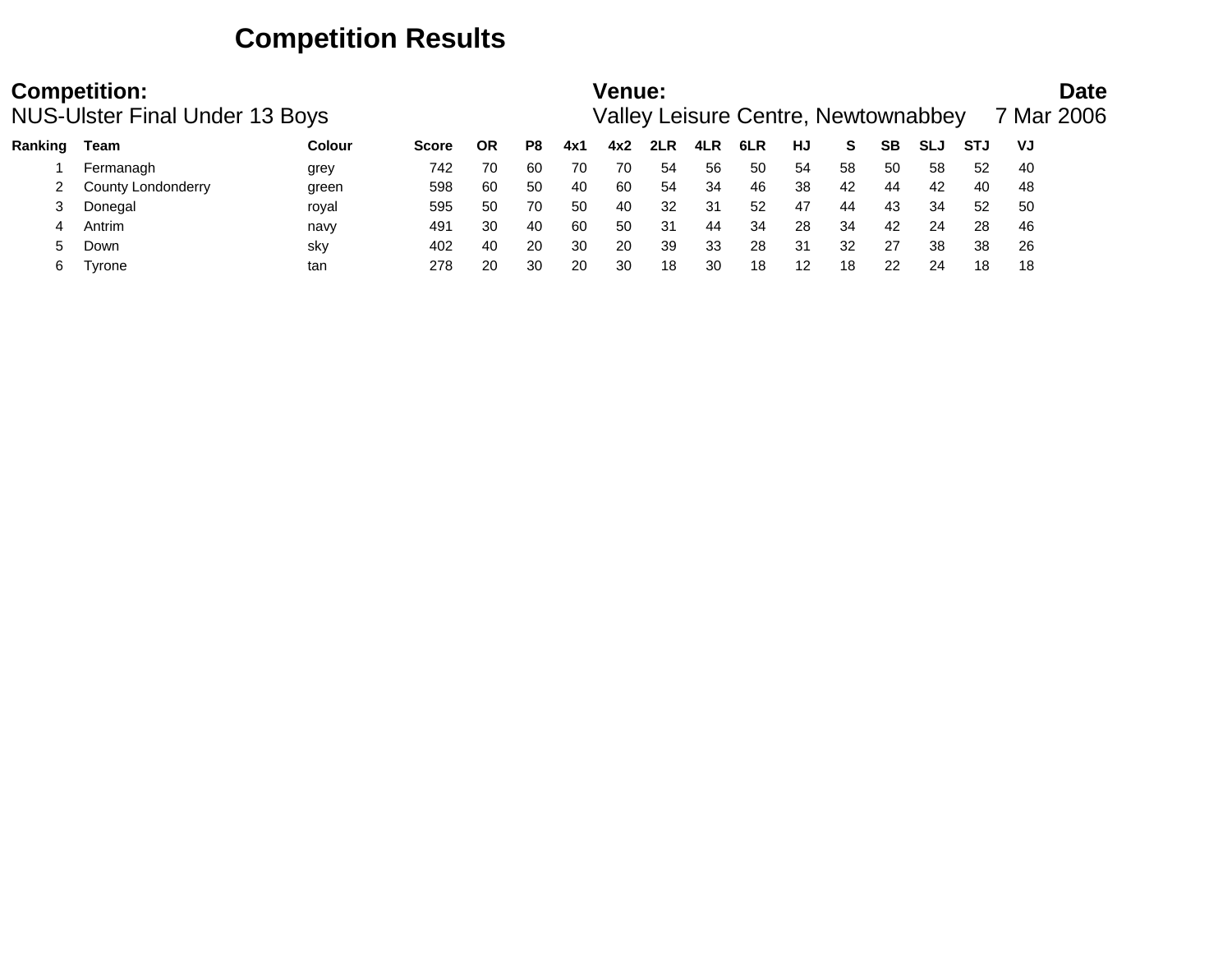### **Team Results Antrim (navy)**

|         | <b>Competition:</b> | <b>NUS-Ulster Final Under 13 Boys</b> |               |              |    |                |      | Venue:            |      |                   | <b>Valley Leisure Centre, Newtownabbey</b> |       |    |             |            |                |                | <b>Date</b><br>7 Mar 2006 |
|---------|---------------------|---------------------------------------|---------------|--------------|----|----------------|------|-------------------|------|-------------------|--------------------------------------------|-------|----|-------------|------------|----------------|----------------|---------------------------|
| Ranking | Team                |                                       | <b>Colour</b> | <b>Score</b> | OR | P <sub>8</sub> | 4x1  | 4x2               | 2LR  | 4LR               | 6LR                                        | HJ    | S  | <b>SB</b>   | <b>SLJ</b> | <b>STJ</b>     | VJ             |                           |
|         | Fermanagh           |                                       | grey          | 742          | 70 | 60             | 70   | 70                | 54   | 56                | 50                                         | 54    | 58 | 50          | 58         | 52             | 40             |                           |
| 2       |                     | County Londonderry                    | green         | 598          | 60 | 50             | 40   | 60                | 54   | 34                | 46                                         | 38    | 42 | 44          | 42         | 40             | 48             |                           |
| 3       | Donegal             |                                       | royal         | 595          | 50 | 70             | 50   | 40                | 32   | 31                | 52                                         | 47    | 44 | 43          | 34         | 52             | 50             |                           |
| 4       | Antrim              |                                       | navy          | 491          | 30 | 40             | 60   | 50                | 31   | 44                | 34                                         | 28    | 34 | 42          | 24         | 28             | 46             |                           |
| 5       | Down                |                                       | sky           | 402          | 40 | 20             | 30   | 20                | 39   | 33                | 28                                         | 31    | 32 | 27          | 38         | 38             | 26             |                           |
| 6       | <b>Tyrone</b>       |                                       | tan           | 278          | 20 | 30             | 20   | 30                | 18   | 30                | 18                                         | 12    | 18 | 22          | 24         | 18             | 18             |                           |
|         | <b>Comp No Name</b> |                                       |               | <b>Event</b> |    | Perf1          |      | Perf <sub>2</sub> |      | Perf <sub>3</sub> |                                            | Perf4 |    | <b>Best</b> |            | <b>Ranking</b> |                | <b>Points</b>             |
|         |                     | David Murphy                          |               | HJ           |    |                | 1.40 |                   |      |                   |                                            |       |    |             | 1.40       |                | 2              | 28                        |
|         | $\overline{2}$      | <b>William Waite</b>                  |               | 6LR          |    | 1:31.3         |      |                   |      |                   |                                            |       |    | 1:31.3      |            |                | 9              | 14                        |
|         | $\overline{2}$      | <b>William Waite</b>                  |               | HJ           |    |                | 0.00 |                   |      |                   |                                            |       |    | 0.00        |            |                |                |                           |
|         | 3                   | Ryan Wilkinson                        |               | <b>SLJ</b>   |    |                | 2.18 |                   | 2.20 |                   | 2.12                                       | 2.00  |    | 2.20        |            |                | 4              | 24                        |
|         | 4                   | <b>Josh Carson</b>                    |               | 4LR          |    |                | 53.2 |                   | 53.4 |                   |                                            |       |    | 53.4        |            |                | $\overline{2}$ | 28                        |
|         | 4                   | Josh Carson                           |               | <b>SB</b>    |    |                | 78   |                   |      |                   |                                            |       |    |             | 78         |                | 3              | 26                        |
|         | 5                   | <b>Conor Ramsey</b>                   |               | 6LR          |    | 1:28.8         |      |                   |      |                   |                                            |       |    | 1:28.8      |            |                | 6              | 20                        |
|         | 5                   | <b>Conor Ramsey</b>                   |               | S            |    |                | 7.46 |                   | 7.35 |                   | 7.87                                       | 0.00  |    | 7.87        |            |                | 10             | 12                        |
|         | 6                   | <b>Christopher Steele</b>             |               | <b>SB</b>    |    |                | 66   |                   |      |                   |                                            |       |    |             | 66         |                | 8              | 16                        |
|         | 6                   | <b>Christopher Steele</b>             |               | <b>SLJ</b>   |    |                | 1.90 |                   | 1.86 |                   | 1.76                                       | 1.94  |    |             | 1.94       |                |                |                           |
|         | $\overline{7}$      | <b>Arron Fawcett</b>                  |               | 2LR          |    |                | 25.8 |                   | 0.0  |                   |                                            |       |    | 25.8        |            |                | $7 =$          | 17                        |
|         |                     | <b>Arron Fawcett</b>                  |               | <b>STJ</b>   |    |                | 6.08 |                   | 6.15 |                   | 0.00                                       | 6.14  |    | 6.15        |            |                | 8              | 16                        |
|         | 8                   | Craig Logan                           |               | VJ           |    |                | 49   |                   | 50   |                   | 51                                         |       | 50 |             | 51         |                | 3              | 26                        |
|         | 9                   | David Moore                           |               | 4LR          |    |                | 54.8 |                   | 0.0  |                   |                                            |       |    | 54.8        |            |                | 8              | 16                        |
|         | 9                   | David Moore                           |               | S            |    |                | 8.88 |                   | 0.00 |                   | 8.83                                       | 0.00  |    | 8.88        |            |                | 5              | 22                        |
|         | 10                  | <b>Graham Johnston</b>                |               | VJ           |    |                | 43   |                   | 45   |                   | 47                                         |       | 47 |             | 47         |                | 6              | 20                        |
|         | 11                  | Jack Legg                             |               | 2LR          |    |                | 25.9 |                   | 0.0  |                   |                                            |       |    | 25.9        |            |                | 9              | 14                        |
|         | 11                  | Jack Legg                             |               | <b>STJ</b>   |    |                | 5.63 |                   | 5.63 |                   | 5.72                                       | 0.00  |    | 5.72        |            |                | 10             | 12                        |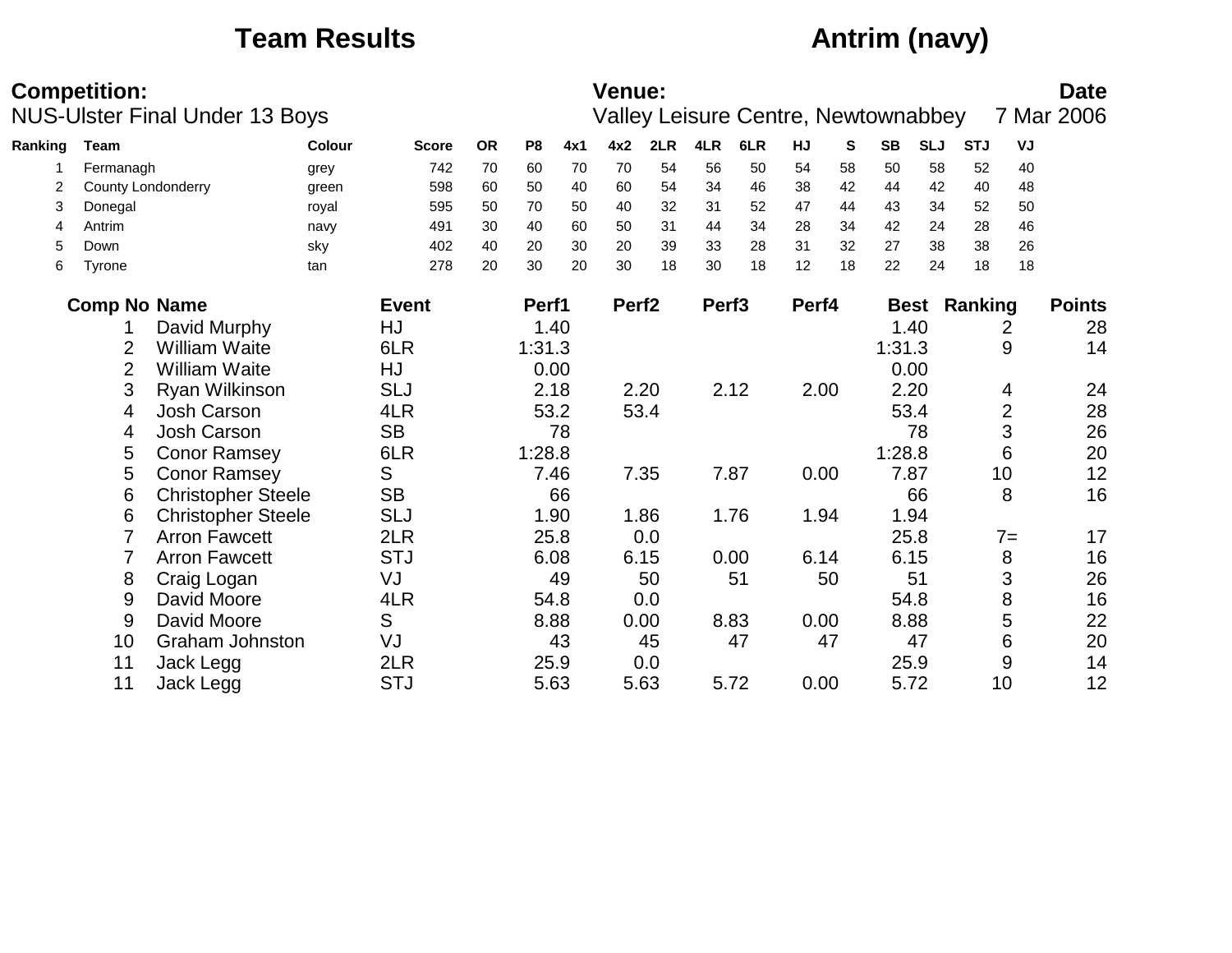## **Team Results County Londonderry (green)**

|         | <b>Competition:</b> | <b>NUS-Ulster Final Under 13 Boys</b> |        |              |           |                |     | <b>Venue:</b>     |      |                   | <b>Valley Leisure Centre, Newtownabbey</b> |       |    |           |            |                     |                | <b>Date</b><br>7 Mar 2006 |
|---------|---------------------|---------------------------------------|--------|--------------|-----------|----------------|-----|-------------------|------|-------------------|--------------------------------------------|-------|----|-----------|------------|---------------------|----------------|---------------------------|
| Ranking | Team                |                                       | Colour | <b>Score</b> | <b>OR</b> | P <sub>8</sub> | 4x1 | 4x2               | 2LR  | 4LR               | 6LR                                        | HJ    | S. | <b>SB</b> | <b>SLJ</b> | <b>STJ</b>          | VJ             |                           |
|         | Fermanagh           |                                       | grey   | 742          | 70        | 60             | 70  | 70                | 54   | 56                | 50                                         | 54    | 58 | 50        | 58         | 52                  | 40             |                           |
| 2       |                     | County Londonderry                    | green  | 598          | 60        | 50             | 40  | 60                | 54   | 34                | 46                                         | 38    | 42 | 44        | 42         | 40                  | 48             |                           |
| 3       | Donegal             |                                       | royal  | 595          | 50        | 70             | 50  | 40                | 32   | 31                | 52                                         | 47    | 44 | 43        | 34         | 52                  | 50             |                           |
| 4       | Antrim              |                                       | navy   | 491          | 30        | 40             | 60  | 50                | 31   | 44                | 34                                         | 28    | 34 | 42        | 24         | 28                  | 46             |                           |
| 5       | Down                |                                       | sky    | 402          | 40        | 20             | 30  | 20                | 39   | 33                | 28                                         | 31    | 32 | 27        | 38         | 38                  | 26             |                           |
| 6       | Tyrone              |                                       | tan    | 278          | 20        | 30             | 20  | 30                | 18   | 30                | 18                                         | 12    | 18 | 22        | 24         | 18                  | 18             |                           |
|         | <b>Comp No Name</b> |                                       |        | <b>Event</b> |           | Perf1          |     | Perf <sub>2</sub> |      | Perf <sub>3</sub> |                                            | Perf4 |    |           |            | <b>Best Ranking</b> |                | <b>Points</b>             |
|         | 13                  | Patrick McGuigan                      |        | 4LR          |           | 57.7           |     |                   | 0.0  |                   |                                            |       |    | 57.7      |            |                     | 11             | 10                        |
|         | 13                  | Patrick McGuigan                      |        | <b>SLJ</b>   |           | 2.00           |     |                   | 2.08 |                   | 2.12                                       | 2.12  |    | 2.12      |            |                     | 6              | 20                        |
|         | 14                  | Damien McMurray                       |        | S            |           | 9.12           |     |                   | 9.05 |                   | 8.97                                       | 0.00  |    | 9.12      |            |                     | 3              | 26                        |
|         | 15                  | David Curry                           |        | 2LR          |           | 24.9           |     |                   | 24.7 |                   |                                            |       |    | 24.7      |            |                     | 3              | 26                        |
|         | 15                  | David Curry                           |        | VJ           |           |                | 49  |                   | 49   |                   | 53                                         |       | 55 |           | 55         |                     |                | 30                        |
|         | 16                  | Michael McLean                        |        | <b>SB</b>    |           |                | 71  |                   |      |                   |                                            |       |    |           | 71         |                     | 6              | 20                        |
|         | 17                  | Takunda Matsrimbo                     |        | 2LR          |           | 24.4           |     |                   | 24.4 |                   |                                            |       |    | 24.4      |            |                     | $\overline{2}$ | 28                        |
|         | 17                  | Takunda Matsrimbo                     |        | <b>STJ</b>   |           | 5.96           |     |                   | 6.22 |                   | 6.27                                       | 6.57  |    | 6.57      |            |                     | 3              | 26                        |
|         | 18                  | Peter McGrogan                        |        | 4LR          |           | 53.3           |     |                   | 54.3 |                   |                                            |       |    | 54.3      |            |                     | 4              | 24                        |
|         | 18                  | Peter McGrogan                        |        | HJ           |           | 1.25           |     |                   |      |                   |                                            |       |    |           | 1.25       |                     | $7 =$          | 17                        |
|         | 19                  | <b>Nathan Rocks</b>                   |        | HJ           |           | 1.35           |     |                   |      |                   |                                            |       |    |           | 1.35       |                     | $5=$           | 21                        |
|         | 20                  | <b>Christopher Holmes</b>             |        | S            |           | 8.17           |     |                   | 8.22 |                   | 6.27                                       | 0.00  |    | 8.22      |            |                     | 8              | 16                        |
|         | 21                  | <b>Daniel McElhatton</b>              |        | <b>STJ</b>   |           | 6.14           |     |                   | 6.08 |                   | 6.08                                       | 0.00  |    | 6.14      |            |                     | 9              | 14                        |
|         | 22                  | <b>Fergal Duffin</b>                  |        | 6LR          |           | 1:22.5         |     |                   |      |                   |                                            |       |    | 1:22.5    |            |                     | $\overline{2}$ | 28                        |
|         | 22                  | <b>Fergal Duffin</b>                  |        | <b>SLJ</b>   |           | 2.00           |     |                   | 2.12 |                   | 2.12                                       | 2.16  |    | 2.16      |            |                     | 5              | 22                        |
|         | 23                  | <b>Kelvin White</b>                   |        | 6LR          |           | 1:29.1         |     |                   |      |                   |                                            |       |    | 1:29.1    |            |                     |                | 18                        |
|         | 23                  | <b>Kelvin White</b>                   |        | VJ           |           |                | 40  |                   | 45   |                   | 44                                         |       | 45 |           | 45         |                     |                | 18                        |
|         | 24                  | <b>Ryan Winton</b>                    |        | <b>SB</b>    |           |                | 76  |                   |      |                   |                                            |       |    |           | 76         |                     | 4              | 24                        |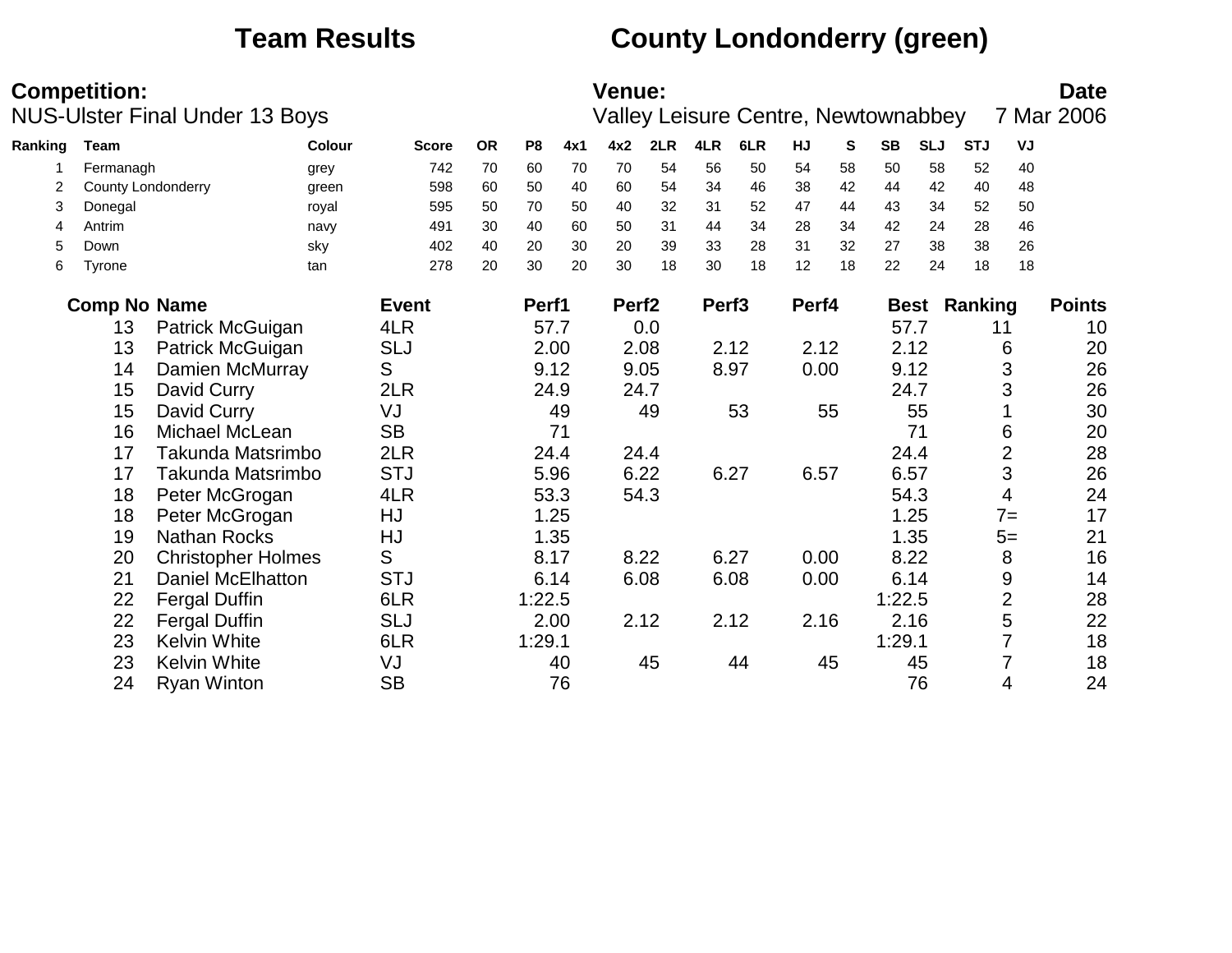### **Team Results Donegal (royal)**

|         | <b>Competition:</b>       | <b>NUS-Ulster Final Under 13 Boys</b> |               |              |           |                |      | <b>Venue:</b>     |      |                   | <b>Valley Leisure Centre, Newtownabbey</b> |       |    |           |            |                     |                          | <b>Date</b><br>7 Mar 2006 |
|---------|---------------------------|---------------------------------------|---------------|--------------|-----------|----------------|------|-------------------|------|-------------------|--------------------------------------------|-------|----|-----------|------------|---------------------|--------------------------|---------------------------|
| Ranking | Team                      |                                       | <b>Colour</b> | <b>Score</b> | <b>OR</b> | P <sub>8</sub> | 4x1  | 4x2               | 2LR  | 4LR               | 6LR                                        | HJ    | S  | <b>SB</b> | <b>SLJ</b> | <b>STJ</b>          | VJ                       |                           |
|         | Fermanagh                 |                                       | grey          | 742          | 70        | 60             | 70   | 70                | 54   | 56                | 50                                         | 54    | 58 | 50        | 58         | 52                  | 40                       |                           |
| 2       | <b>County Londonderry</b> |                                       | green         | 598          | 60        | 50             | 40   | 60                | 54   | 34                | 46                                         | 38    | 42 | 44        | 42         | 40                  | 48                       |                           |
| 3       | Donegal                   |                                       | royal         | 595          | 50        | 70             | 50   | 40                | 32   | 31                | 52                                         | 47    | 44 | 43        | 34         | 52                  | 50                       |                           |
| 4       | Antrim                    |                                       | navy          | 491          | 30        | 40             | 60   | 50                | 31   | 44                | 34                                         | 28    | 34 | 42        | 24         | 28                  | 46                       |                           |
| 5       | Down                      |                                       | sky           | 402          | 40        | 20             | 30   | 20                | 39   | 33                | 28                                         | 31    | 32 | 27        | 38         | 38                  | 26                       |                           |
| 6       | <b>Tyrone</b>             |                                       | tan           | 278          | 20        | 30             | 20   | 30                | 18   | 30                | 18                                         | 12    | 18 | 22        | 24         | 18                  | 18                       |                           |
|         | <b>Comp No Name</b>       |                                       |               | <b>Event</b> |           | Perf1          |      | Perf <sub>2</sub> |      | Perf <sub>3</sub> |                                            | Perf4 |    |           |            | <b>Best Ranking</b> |                          | <b>Points</b>             |
|         | 25                        | Mark English                          |               | 6LR          |           | 1:22.3         |      |                   |      |                   |                                            |       |    | 1:22.3    |            |                     |                          | 30                        |
|         | 25                        | Mark English                          |               | HJ           |           |                | 1.40 |                   |      |                   |                                            |       |    |           | 1.40       |                     | 3                        | 26                        |
|         | 26                        | Rauri Finnegan                        |               | 4LR          |           |                | 54.2 |                   | 0.0  |                   |                                            |       |    |           | 54.2       |                     |                          | 18                        |
|         | 26                        | Rauri Finnegan                        |               | <b>SLJ</b>   |           |                | 1.54 |                   | 1.88 |                   | 1.86                                       | 1.86  |    |           | 1.88       |                     | 8                        | 16                        |
|         | 27                        | Kevin Kilkenny                        |               | 4LR          |           |                | 54.9 |                   | 0.0  |                   |                                            |       |    |           | 54.9       |                     | $9=$                     | 13                        |
|         | 27                        | Kevin Kilkenny                        |               | VJ           |           |                | 45   |                   | 44   |                   | 48                                         |       | 40 |           | 48         |                     | 5                        | 22                        |
|         | 28                        | Ciaran Brennan                        |               | 2LR          |           |                | 25.4 |                   | 26.1 |                   |                                            |       |    | 26.1      |            |                     | 6                        | 20                        |
|         | 28                        | Ciaran Brennan                        |               | VJ           |           |                | 46   |                   | 50   |                   | 53                                         |       | 53 |           | 53         |                     | $\overline{2}$           | 28                        |
|         | 29                        | <b>Cormac Gullen</b>                  |               | 2LR          |           |                | 26.4 |                   | 0.0  |                   |                                            |       |    |           | 26.4       |                     | 10                       | 12                        |
|         | 29                        | <b>Cormac Gullen</b>                  |               | S            |           |                | 8.60 |                   | 8.53 |                   | 8.23                                       | 0.00  |    |           | 8.60       |                     | 6                        | 20                        |
|         | 30                        | Kevin Hegarty                         |               | HJ           |           |                | 1.35 |                   |      |                   |                                            |       |    |           | 1.35       |                     | $5=$                     | 21                        |
|         | 31                        | <b>Adam Friel</b>                     |               | 6LR          |           | 1:25.7         |      |                   |      |                   |                                            |       |    | 1:25.7    |            |                     | 5                        | 22                        |
|         | 31                        | <b>Adam Friel</b>                     |               | <b>SB</b>    |           |                | 84   |                   |      |                   |                                            |       |    |           | 84         |                     |                          | 30                        |
|         | 32                        | Ciaran Devlin                         |               | <b>STJ</b>   |           |                | 6.48 |                   | 6.50 |                   | 0.00                                       | 0.00  |    | 6.50      |            |                     | 4                        | 24                        |
|         | 33                        | NDoda Madolo                          |               | <b>STJ</b>   |           | 6.21           |      |                   | 6.18 |                   | 6.36                                       | 6.72  |    | 6.72      |            |                     | $\overline{2}$           | 28                        |
|         | 34                        | <b>Andrew Scott</b>                   |               | S            |           | 8.91           |      |                   | 7.76 |                   | 7.87                                       | 0.00  |    | 8.91      |            |                     | $\overline{\mathcal{A}}$ | 24                        |
|         | 35                        | Danny Hunter                          |               | <b>SB</b>    |           |                | 64   |                   |      |                   |                                            |       |    |           | 64         |                     | $9=$                     | 13                        |
|         | 36                        | <b>Conor Harley</b>                   |               | <b>SLJ</b>   |           |                | 2.00 |                   | 1.94 |                   | 1.88                                       | 1.86  |    |           | 2.00       |                     | $\overline{7}$           | 18                        |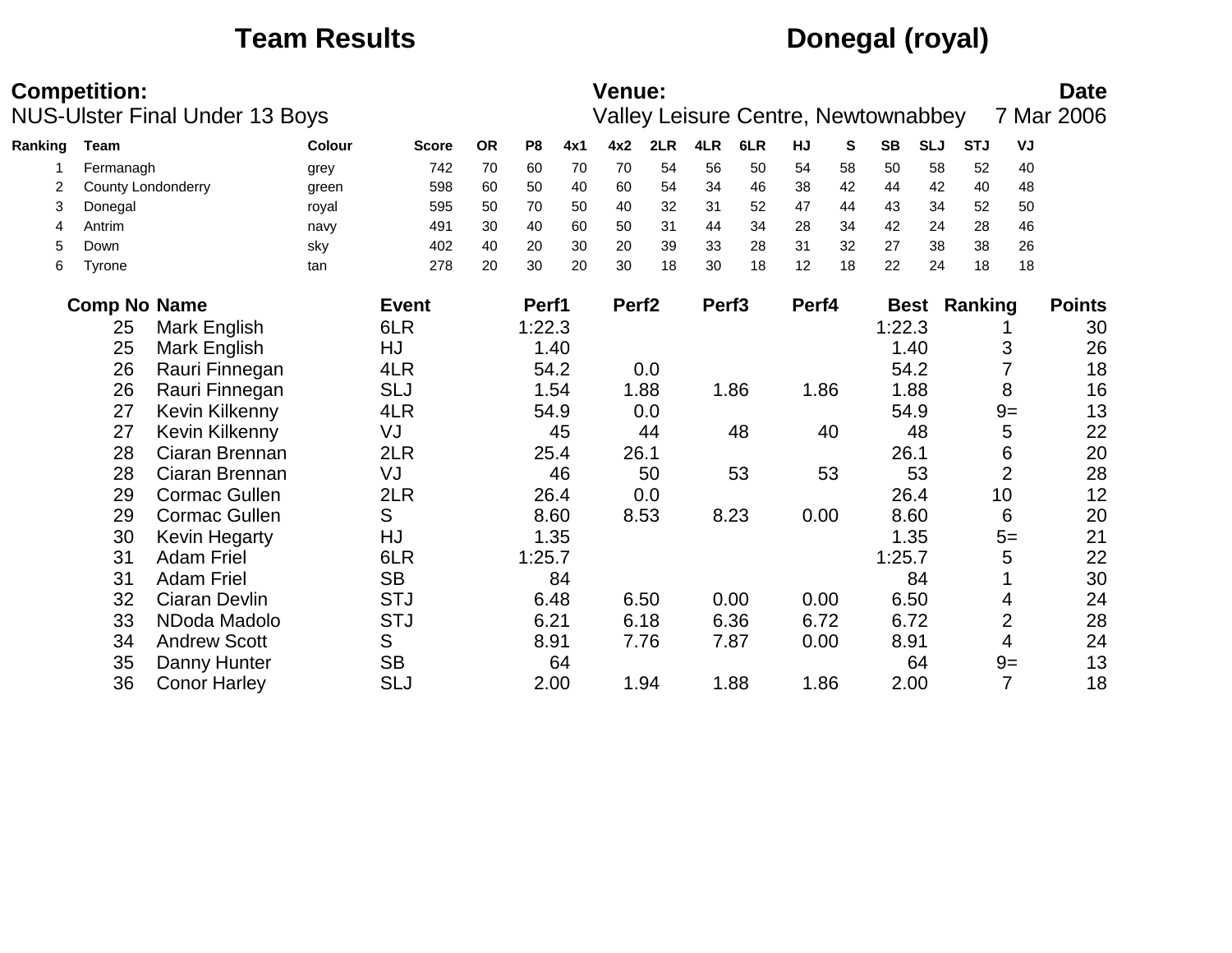### **Team Results Down (sky)**

|         | <b>Competition:</b> | <b>NUS-Ulster Final Under 13 Boys</b> |        |              |           |                |     | <b>Venue:</b>     |      |                   | <b>Valley Leisure Centre, Newtownabbey</b> |       |             |           |             |            |                | <b>Date</b><br>7 Mar 2006 |
|---------|---------------------|---------------------------------------|--------|--------------|-----------|----------------|-----|-------------------|------|-------------------|--------------------------------------------|-------|-------------|-----------|-------------|------------|----------------|---------------------------|
| Ranking | <b>Team</b>         |                                       | Colour | <b>Score</b> | <b>OR</b> | P <sub>8</sub> | 4x1 | 4x2               | 2LR  | 4LR               | 6LR                                        | HJ    | S           | <b>SB</b> | <b>SLJ</b>  | <b>STJ</b> | VJ             |                           |
|         | Fermanagh           |                                       | grey   | 742          | 70        | 60             | 70  | 70                | 54   | 56                | 50                                         | 54    | 58          | 50        | 58          | 52         | 40             |                           |
| 2       | County Londonderry  |                                       | green  | 598          | 60        | 50             | 40  | 60                | 54   | 34                | 46                                         | 38    | 42          | 44        | 42          | 40         | 48             |                           |
| 3       | Donegal             |                                       | royal  | 595          | 50        | 70             | 50  | 40                | 32   | 31                | 52                                         | 47    | 44          | 43        | 34          | 52         | 50             |                           |
| 4       | Antrim              |                                       | navy   | 491          | 30        | 40             | 60  | 50                | 31   | 44                | 34                                         | 28    | 34          | 42        | 24          | 28         | 46             |                           |
| 5       | Down                |                                       | sky    | 402          | 40        | 20             | 30  | 20                | 39   | 33                | 28                                         | 31    | 32          | 27        | 38          | 38         | 26             |                           |
| 6       | Tyrone              |                                       | tan    | 278          | 20        | 30             | 20  | 30                | 18   | 30                | 18                                         | 12    | 18          | 22        | 24          | 18         | 18             |                           |
|         | <b>Comp No Name</b> |                                       |        | <b>Event</b> |           | Perf1          |     | Perf <sub>2</sub> |      | Perf <sub>3</sub> |                                            | Perf4 |             |           | <b>Best</b> | Ranking    |                | <b>Points</b>             |
|         | 37                  | John Quigg                            |        | 2LR          |           | 25.7           |     |                   | 25.8 |                   |                                            |       |             | 25.8      |             |            | 5              | 22                        |
|         | 37                  | John Quigg                            |        | <b>SLJ</b>   |           | 2.08           |     |                   | 2.10 |                   | 2.12                                       | 2.22  |             | 2.22      |             |            | 3              | 26                        |
|         | 38                  | <b>Callum Graham</b>                  |        | 2LR          |           | 25.8           |     |                   | 0.0  |                   |                                            |       |             | 25.8      |             |            | $7=$           | 17                        |
|         | 38                  | Callum Graham                         |        | HJ           |           | 1.25           |     |                   |      |                   |                                            |       |             |           | 1.25        |            | $7 =$          | 17                        |
|         | 39                  | <b>Stephen Colwell</b>                |        | 4LR          |           | 53.7           |     |                   | 56.0 |                   |                                            |       |             | 56.0      |             |            | 6              | 20                        |
|         | 39                  | <b>Stephen Colwell</b>                |        | <b>STJ</b>   |           | 6.32           |     |                   | 0.00 |                   | 0.00                                       | 0.00  |             | 6.32      |             |            | 6              | 20                        |
|         | 40                  | <b>Stephen Campbell</b>               |        | <b>SLJ</b>   |           | 1.76           |     |                   | 1.70 |                   | 1.76                                       | 1.76  |             |           | 1.76        |            | 10             | 12                        |
|         | 41                  | Kyle McGifford                        |        | HJ           |           | 1.25           |     |                   |      |                   |                                            |       |             |           | 1.25        |            | 9              | 14                        |
|         | 42                  | <b>Stephen Deeking</b>                |        | S            |           | 8.19           |     |                   | 7.98 |                   | 8.34                                       | 0.00  |             | 8.34      |             |            | $\overline{7}$ | 18                        |
|         | 43                  | <b>Ryan Doherty</b>                   |        | 4LR          |           | 54.9           |     |                   | 0.0  |                   |                                            |       |             | 54.9      |             |            | $9=$           | 13                        |
|         | 43                  | <b>Ryan Doherty</b>                   |        | <b>STJ</b>   |           | 6.23           |     |                   | 6.22 |                   | 6.24                                       | 5.74  |             | 6.24      |             |            | $\overline{7}$ | 18                        |
|         | 44                  | <b>Kyle Moore</b>                     |        | VJ           |           |                | 35  |                   | 45   |                   | 40                                         |       | 35          |           | 45          |            | 9              | 14                        |
|         | 45                  | <b>James Beckett</b>                  |        | 6LR          |           | 1:30.9         |     |                   |      |                   |                                            |       |             | 1:30.9    |             |            | 8              | 16                        |
|         | 45                  | James Beckett                         |        | <b>SB</b>    |           |                | 60  |                   |      |                   |                                            |       |             |           | 60          |            | $11 =$         | 9                         |
|         | 46                  | David McHenry                         |        | 6LR          |           | 1:34.7         |     |                   |      |                   |                                            |       |             | 1:34.7    |             |            | 10             | 12                        |
|         | 46                  | David McHenry                         |        | VJ           |           |                | 37  |                   | 42   |                   | 38                                         |       | $\mathbf 0$ |           | 42          |            | 10             | 12                        |
|         | 47                  | <b>Brian Greig</b>                    |        | <b>SB</b>    |           |                | 68  |                   |      |                   |                                            |       |             |           | 68          |            | 7              | 18                        |
|         | 48                  | Jordan Millar                         |        | S            |           | 6.86           |     |                   | 8.12 |                   | 7.32                                       | 0.00  |             | 8.12      |             |            | 9              | 14                        |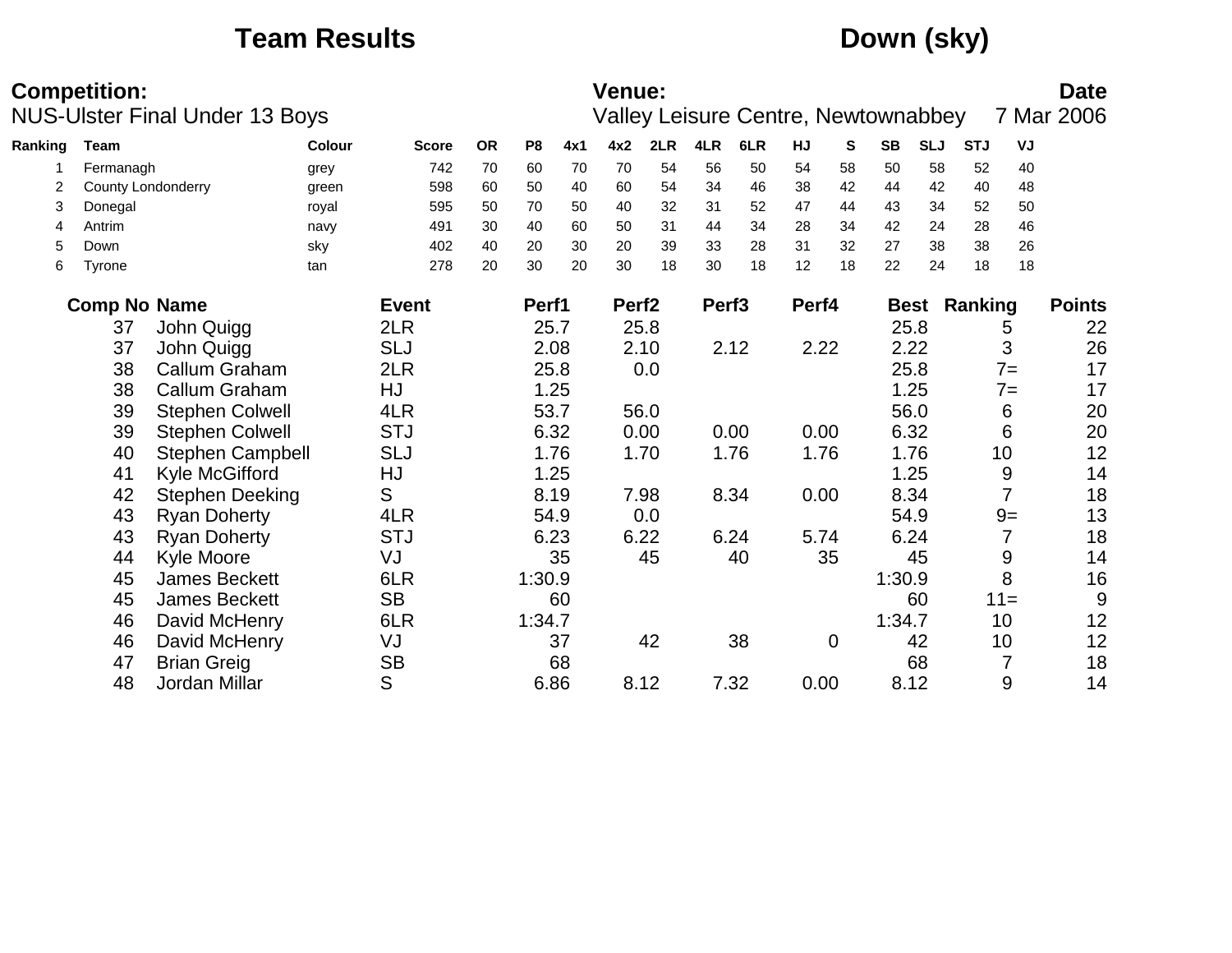## **Team Results Fermanagh (grey)**

|         | <b>Competition:</b>       | <b>NUS-Ulster Final Under 13 Boys</b> |        |              |           |                |      | Venue:            |      |                   | <b>Valley Leisure Centre, Newtownabbey</b> |       |    |             |            |            |                | <b>Date</b><br>7 Mar 2006 |
|---------|---------------------------|---------------------------------------|--------|--------------|-----------|----------------|------|-------------------|------|-------------------|--------------------------------------------|-------|----|-------------|------------|------------|----------------|---------------------------|
| Ranking | <b>Team</b>               |                                       | Colour | <b>Score</b> | <b>OR</b> | P <sub>8</sub> | 4x1  | 4x2               | 2LR  | 4LR               | 6LR                                        | HJ    | S  | <b>SB</b>   | <b>SLJ</b> | <b>STJ</b> | VJ             |                           |
|         | Fermanagh                 |                                       | grey   | 742          | 70        | 60             | 70   | 70                | 54   | 56                | 50                                         | 54    | 58 | 50          | 58         | 52         | 40             |                           |
| 2       | <b>County Londonderry</b> |                                       | green  | 598          | 60        | 50             | 40   | 60                | 54   | 34                | 46                                         | 38    | 42 | 44          | 42         | 40         | 48             |                           |
| 3       | Donegal                   |                                       | royal  | 595          | 50        | 70             | 50   | 40                | 32   | 31                | 52                                         | 47    | 44 | 43          | 34         | 52         | 50             |                           |
| 4       | Antrim                    |                                       | navy   | 491          | 30        | 40             | 60   | 50                | 31   | 44                | 34                                         | 28    | 34 | 42          | 24         | 28         | 46             |                           |
| 5       | Down                      |                                       | sky    | 402          | 40        | 20             | 30   | 20                | 39   | 33                | 28                                         | 31    | 32 | 27          | 38         | 38         | 26             |                           |
| 6       | Tyrone                    |                                       | tan    | 278          | 20        | 30             | 20   | 30                | 18   | 30                | 18                                         | 12    | 18 | 22          | 24         | 18         | 18             |                           |
|         | <b>Comp No Name</b>       |                                       |        | <b>Event</b> |           | Perf1          |      | Perf <sub>2</sub> |      | Perf <sub>3</sub> |                                            | Perf4 |    | <b>Best</b> |            | Ranking    |                | <b>Points</b>             |
|         | 49                        | Ciaran Dolan                          |        | 2LR          |           | 23.7           |      |                   | 23.8 |                   |                                            |       |    | 23.8        |            |            |                | 30                        |
|         | 49                        | Ciaran Dolan                          |        | <b>SLJ</b>   |           | 2.42           |      |                   | 2.50 |                   | 2.50                                       | 2.36  |    | 2.50        |            |            |                | 30                        |
|         | 50                        | <b>Stuart Connor</b>                  |        | 2LR          |           | 24.7           |      |                   | 24.8 |                   |                                            |       |    | 24.8        |            |            | 4              | 24                        |
|         | 50                        | <b>Stuart Connor</b>                  |        | S            |           | 9.63           |      |                   | 0.00 |                   | 9.20                                       | 0.00  |    | 9.63        |            |            | 2              | 28                        |
|         | 51                        | Paul Dunlop                           |        | 4LR          |           | 52.7           |      |                   | 52.8 |                   |                                            |       |    | 52.8        |            |            |                | 30                        |
|         | 51                        | Paul Dunlop                           |        | <b>SLJ</b>   |           | 2.28           |      |                   | 2.00 |                   | 2.28                                       | 2.22  |    | 2.28        |            |            | $\overline{2}$ | 28                        |
|         | 52                        | Nathan Green                          |        | 4LR          |           | 53.5           |      |                   | 54.0 |                   |                                            |       |    | 54.0        |            |            | 3              | 26                        |
|         | 52                        | Nathan Green                          |        | <b>STJ</b>   |           | 6.54           |      |                   | 6.83 |                   | 6.49                                       | 0.00  |    | 6.83        |            |            |                | 30                        |
|         | 53                        | <b>Cain Connors</b>                   |        | 6LR          |           | 1:24.2         |      |                   |      |                   |                                            |       |    | 1:24.2      |            |            | 4              | 24                        |
|         | 53                        | Cain Connors                          |        | S            |           | 9.28           |      |                   | 9.87 |                   | 9.66                                       | 0.00  |    | 9.87        |            |            |                | 30                        |
|         | 54                        | <b>Kevin Officer</b>                  |        | 6LR          |           | 1:23.5         |      |                   |      |                   |                                            |       |    | 1:23.5      |            |            | 3              | 26                        |
|         | 54                        | <b>Kevin Officer</b>                  |        | HJ           |           | 1.40           |      |                   |      |                   |                                            |       |    |             | 1.40       |            | 4              | 24                        |
|         | 55                        | John McKenzie                         |        | HJ           |           |                | 1.45 |                   |      |                   |                                            |       |    |             | 1.45       |            |                | 30                        |
|         | 56                        | Daniel Walsh                          |        | <b>SB</b>    |           |                | 74   |                   |      |                   |                                            |       |    |             | 74         |            | 5              | 22                        |
|         | 57                        | <b>James Stewart</b>                  |        | <b>STJ</b>   |           | 6.14           |      |                   | 6.48 |                   | 6.36                                       | 0.00  |    | 6.48        |            |            | 5              | 22                        |
|         | 58                        | Ciaran McGoldrick                     |        | VJ           |           |                | 46   |                   | 47   |                   | 51                                         |       | 50 |             | 51         |            | 4              | 24                        |
|         | 59                        | Lee Cullen                            |        | VJ           |           |                | 44   |                   | 41   |                   | 45                                         |       | 39 |             | 45         |            | 8              | 16                        |
|         | 60                        | Adam Stockdale                        |        | <b>SB</b>    |           |                | 79   |                   |      |                   |                                            |       |    |             | 79         |            | $\overline{2}$ | 28                        |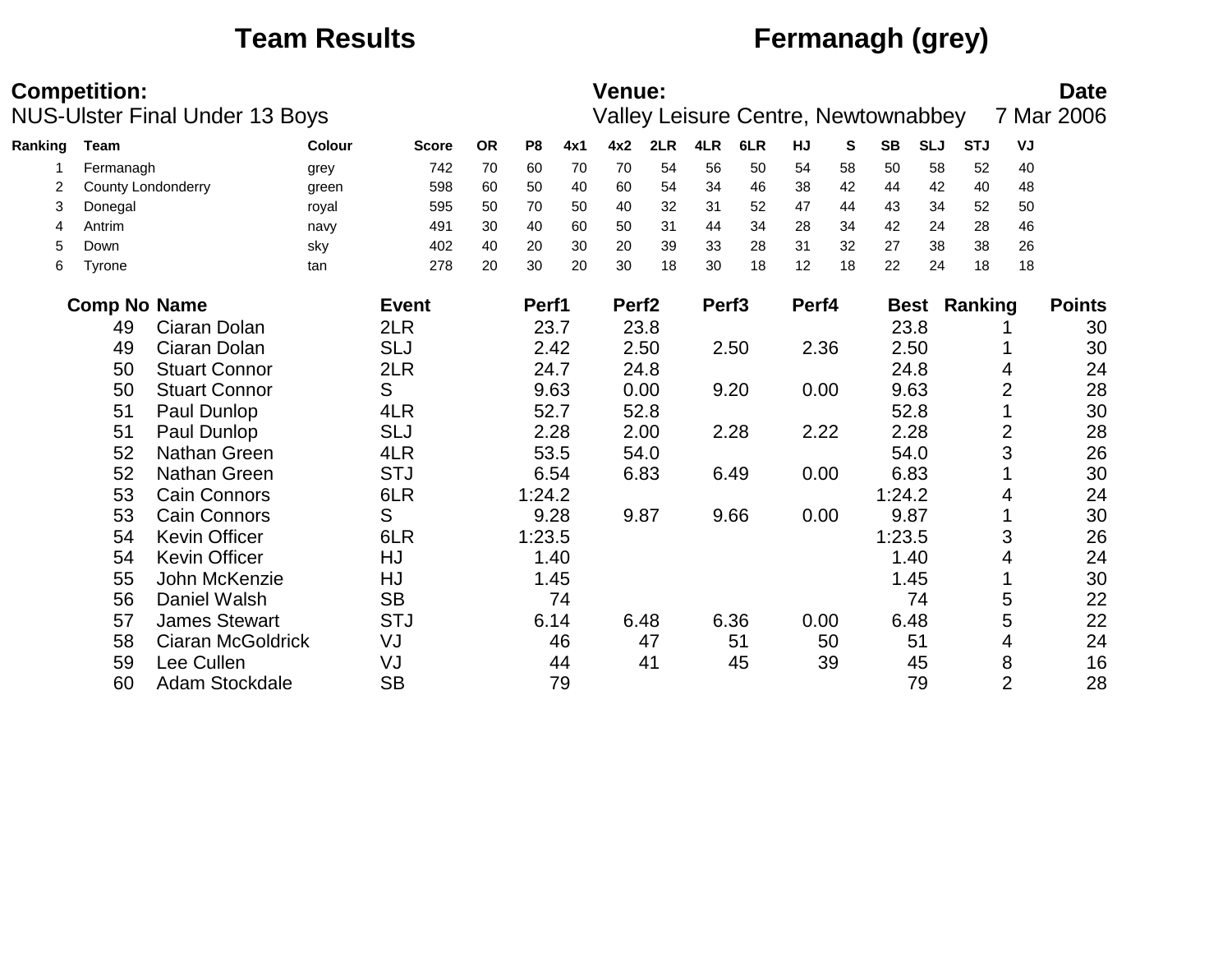### **Team Results Tyrone (tan)**

|         | <b>Competition:</b> |                                       |               |              |           |                |      | Venue:            |      |                   |                                            |       |    |           |             |            |        | <b>Date</b>                           |
|---------|---------------------|---------------------------------------|---------------|--------------|-----------|----------------|------|-------------------|------|-------------------|--------------------------------------------|-------|----|-----------|-------------|------------|--------|---------------------------------------|
|         |                     | <b>NUS-Ulster Final Under 13 Boys</b> |               |              |           |                |      |                   |      |                   | <b>Valley Leisure Centre, Newtownabbey</b> |       |    |           |             |            |        | 7 Mar 2006                            |
| Ranking | Team                |                                       | <b>Colour</b> | <b>Score</b> | <b>OR</b> | P <sub>8</sub> | 4x1  | 4x2               | 2LR  | 4LR               | 6LR                                        | HJ    | S  | <b>SB</b> | <b>SLJ</b>  | <b>STJ</b> | VJ     |                                       |
|         | Fermanagh           |                                       | grey          | 742          | 70        | 60             | 70   | 70                | 54   | 56                | 50                                         | 54    | 58 | 50        | 58          | 52         | 40     |                                       |
| 2       |                     | <b>County Londonderry</b>             | green         | 598          | 60        | 50             | 40   | 60                | 54   | 34                | 46                                         | 38    | 42 | 44        | 42          | 40         | 48     |                                       |
| 3       | Donegal             |                                       | royal         | 595          | 50        | 70             | 50   | 40                | 32   | 31                | 52                                         | 47    | 44 | 43        | 34          | 52         | 50     |                                       |
| 4       | Antrim              |                                       | navy          | 491          | 30        | 40             | 60   | 50                | 31   | 44                | 34                                         | 28    | 34 | 42        | 24          | 28         | 46     |                                       |
| 5       | Down                |                                       | sky           | 402          | 40        | 20             | 30   | 20                | 39   | 33                | 28                                         | 31    | 32 | 27        | 38          | 38         | 26     |                                       |
| 6       | Tyrone              |                                       | tan           | 278          | 20        | 30             | 20   | 30                | 18   | 30                | 18                                         | 12    | 18 | 22        | 24          | 18         | 18     |                                       |
|         | <b>Comp No Name</b> |                                       |               | <b>Event</b> |           | Perf1          |      | Perf <sub>2</sub> |      | Perf <sub>3</sub> |                                            | Perf4 |    |           | <b>Best</b> | Ranking    |        | <b>Points</b>                         |
|         | 61                  | Nathan Kidney                         |               | 2LR          |           |                | 29.2 |                   | 0.0  |                   |                                            |       |    |           | 29.2        |            | 11     | 10                                    |
|         | 61                  | Nathan Kidney                         |               | <b>STJ</b>   |           |                | 5.50 |                   | 0.00 |                   | 5.42                                       | 5.21  |    |           | 5.50        |            | 11     | 10                                    |
|         | 62                  | Dean Gilmore                          |               | 2LR          |           |                | 30.0 |                   | 0.0  |                   |                                            |       |    |           | 30.0        |            | 12     | 8                                     |
|         | 62                  | Dean Gilmore                          |               | <b>SB</b>    |           |                | 64   |                   |      |                   |                                            |       |    |           | 64          |            | $9=$   | 13                                    |
|         | 63                  | Mark Lawson                           |               | 4LR          |           |                | 53.8 |                   | 54.6 |                   |                                            |       |    |           | 54.6        |            | 5      | 22                                    |
|         | 63                  | Mark Lawson                           |               | <b>SLJ</b>   |           |                | 1.80 |                   | 1.40 |                   | 0.84                                       | 1.84  |    |           | 1.84        |            | 9      | 14                                    |
|         | 64                  | <b>Tim Graham</b>                     |               | 6LR          |           | 1:46.0         |      |                   |      |                   |                                            |       |    | 1:46.0    |             |            | 12     |                                       |
|         | 64                  | <b>Tim Graham</b>                     |               | <b>STJ</b>   |           |                | 4.80 |                   | 5.03 |                   | 5.18                                       | 5.14  |    |           | 5.18        |            | 12     | $\begin{array}{c} 8 \\ 8 \end{array}$ |
|         | 65                  | <b>Adam Lucas</b>                     |               | 6LR          |           | 1:43.2         |      |                   |      |                   |                                            |       |    | 1:43.2    |             |            | 11     | 10                                    |
|         | 65                  | <b>Adam Lucas</b>                     |               | HJ           |           |                | 1.15 |                   |      |                   |                                            |       |    |           | 1.15        |            | 10     | 12                                    |
|         | 66                  | <b>Simon Bartley</b>                  |               | 4LR          |           | 1:07.0         |      |                   | 0.0  |                   |                                            |       |    | 1:07.0    |             |            | 12     | $\,8\,$                               |
|         | 66                  | <b>Simon Bartley</b>                  |               | VJ           |           |                | 31   |                   | 35   |                   | 36                                         |       | 36 |           | 36          |            | 12     | $\bf 8$                               |
|         | 67                  | <b>Allan McGuffin</b>                 |               | S            |           |                | 0.00 |                   | 5.13 |                   | 0.00                                       | 0.00  |    |           | 5.13        |            | 12     | 8                                     |
|         | 68                  | <b>Stephen Cairns</b>                 |               | VJ           |           |                | 32   |                   | 32   |                   | 36                                         |       | 42 |           | 42          |            | 11     | 10                                    |
|         | 69                  | Mark Flanagan                         |               | S            |           | 5.41           |      |                   | 5.12 |                   | 4.60                                       | 0.00  |    | 5.41      |             |            | 11     | 10                                    |
|         | 70                  | <b>Steven Finlay</b>                  |               | <b>SLJ</b>   |           |                | 1.76 |                   | 1.76 |                   | 1.68                                       | 1.72  |    |           | 1.76        |            | 11     | 10                                    |
|         | 71                  | <b>Peter Nesbitt</b>                  |               | <b>SB</b>    |           |                | 60   |                   |      |                   |                                            |       |    |           | 60          |            | $11 =$ | 9                                     |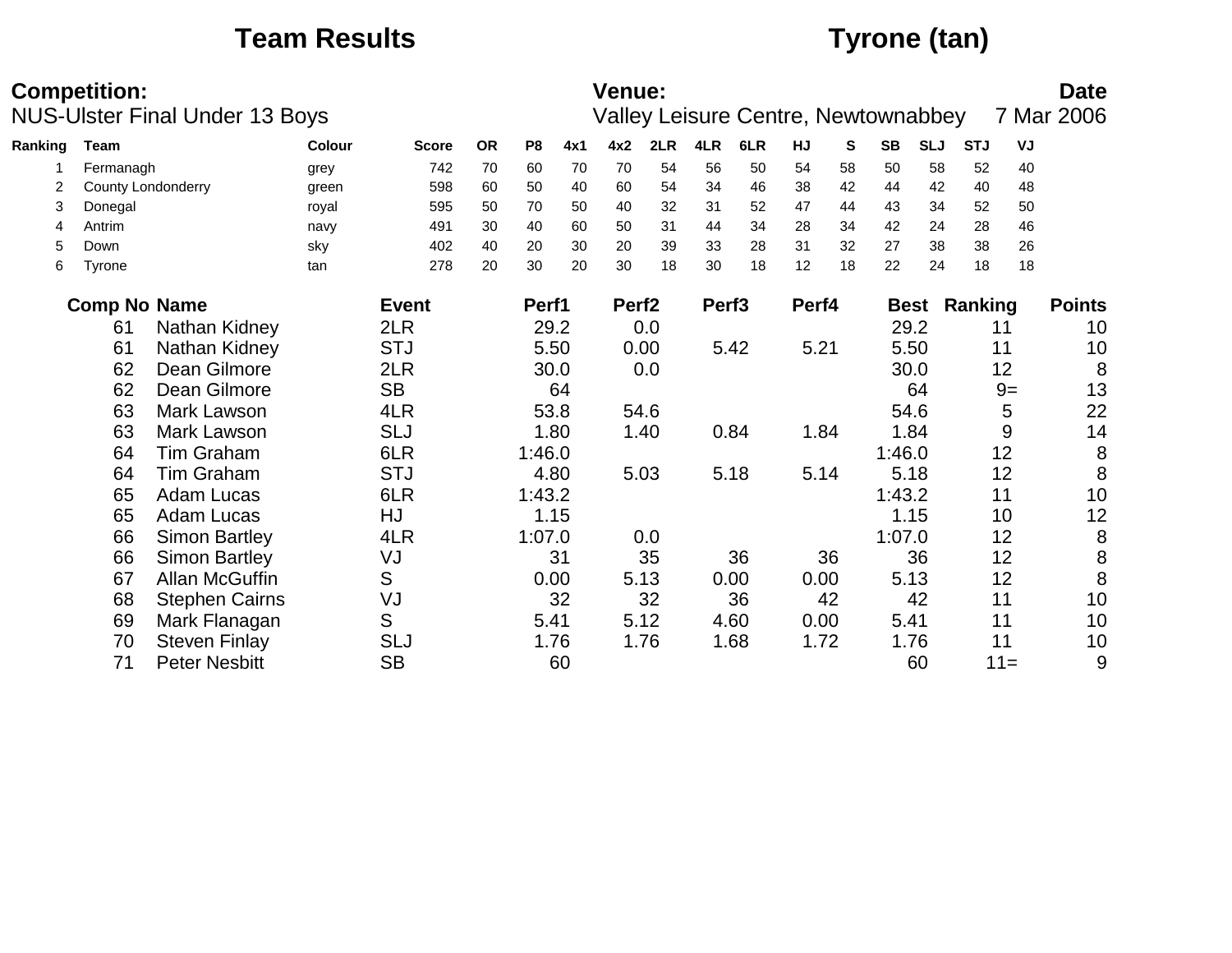### **Event Official Results Sheet <b>CEV** Obstacle Relay

| <b>Competition:</b>      |    | <b>NUS-Ulster Final Under 13 Boys</b> |        | <b>Venue:</b> |       | <b>Valley Leisure Centre, Newtownabbey</b> |               | <b>Date</b><br>7 Mar 2006 |
|--------------------------|----|---------------------------------------|--------|---------------|-------|--------------------------------------------|---------------|---------------------------|
| <b>Ranking Code Team</b> |    |                                       | Colour | Heat          | Final | <b>Performance</b>                         | <b>Points</b> |                           |
|                          | 05 | Fermanagh                             | grey   | 1:21.0        | 0.0   | 1:21.0                                     | 70            |                           |
|                          | 02 | County Londonderry                    | green  | 1:23.3        | 0.0   | 1:23.3                                     | 60            |                           |

 03 Donegal royal 1:25.5 0.0 1:25.5 50 04 Down sky 1:26.5 0.0 1:26.5 40 01 Antrim navy 1:29.2 0.0 1:29.2 30 06 Tyrone tan 1:36.5 0.0 1:36.5 20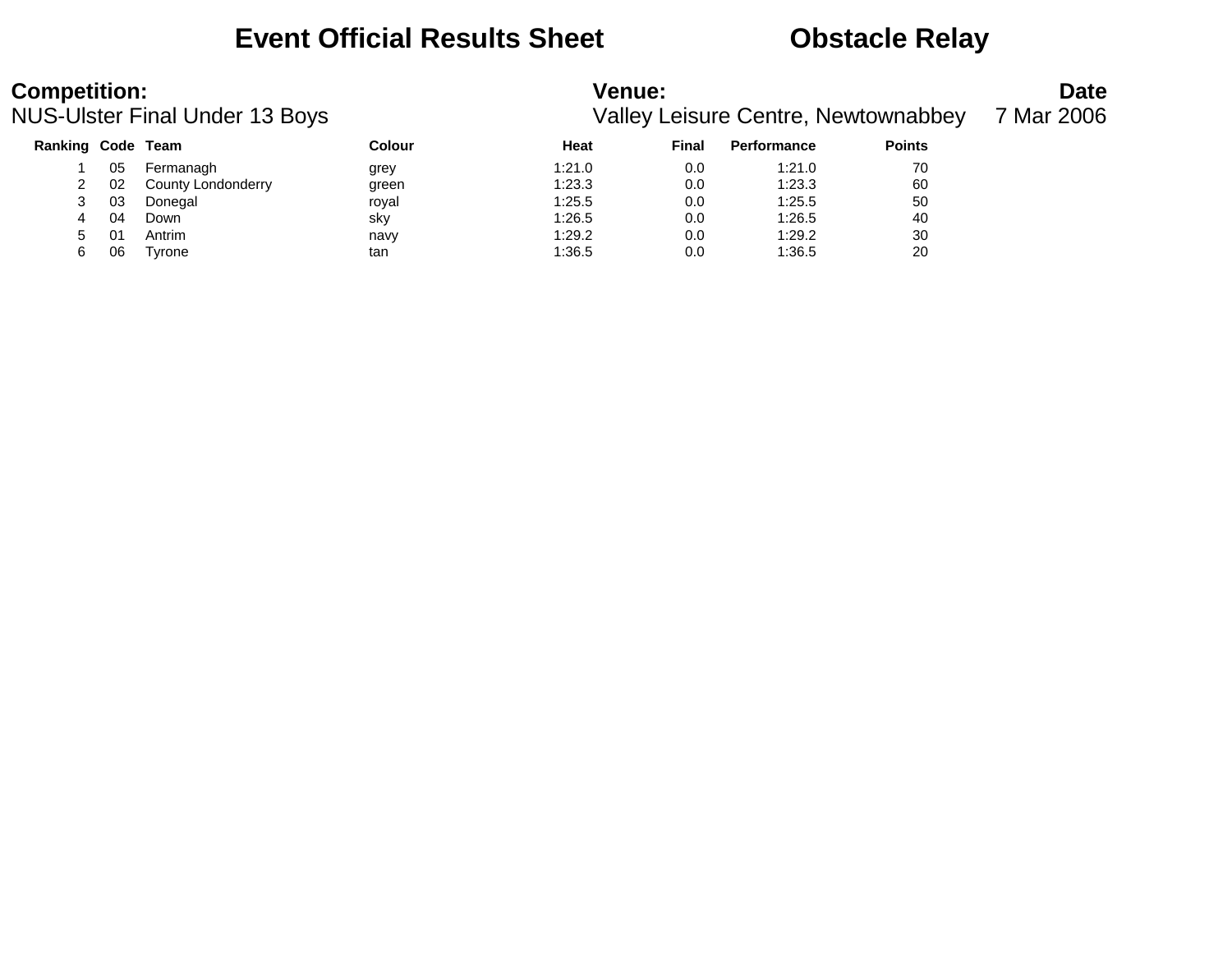### **Results Sheet 2 Lap Race**

# **Competition:** Date

NUS-Ulster Final Under 13 Boys Valley Leisure Centre, Newtownabbey 7 Mar 2006

**Ranking Team Colour Points** 1= County Londonderry green 54 1= Fermanagh grey 54 3 Down sky 39 4 Donegal royal 32 5 Antrim navy 31 6 Tyrone tan 18 **Ranking Team Colour BibNo Name Best Points** 1 Fermanagh grey 49 Ciaran Dolan 23.8 30 2 County Londonderry external green 17 Takunda Matsrimbo 24.4 28 3 County Londonderry green 15 David Curry 24.7 26 4 Fermanagh and grey 50 Stuart Connor 24.8 5 Down 37 John Quigg 25.8 22 6 Donegal royal 28 Ciaran Brennan 26.1 20 7= Antrim 17 Antron Fawcett 17 Arron Fawcett 17 Antron 25.8 17 7 Down Sky Sky 38 Callum Graham 25.8 17 9 Antrim 11 Jack Legg 25.9 14 10 Donegal 12 Cormac Gullen 29 Cormac Gullen 26.4 12 11 Tyrone tan tan 61 Nathan Kidney 29.2 10 12 Tyrone **tan tan 52 Dean Gilmore** 30.0 8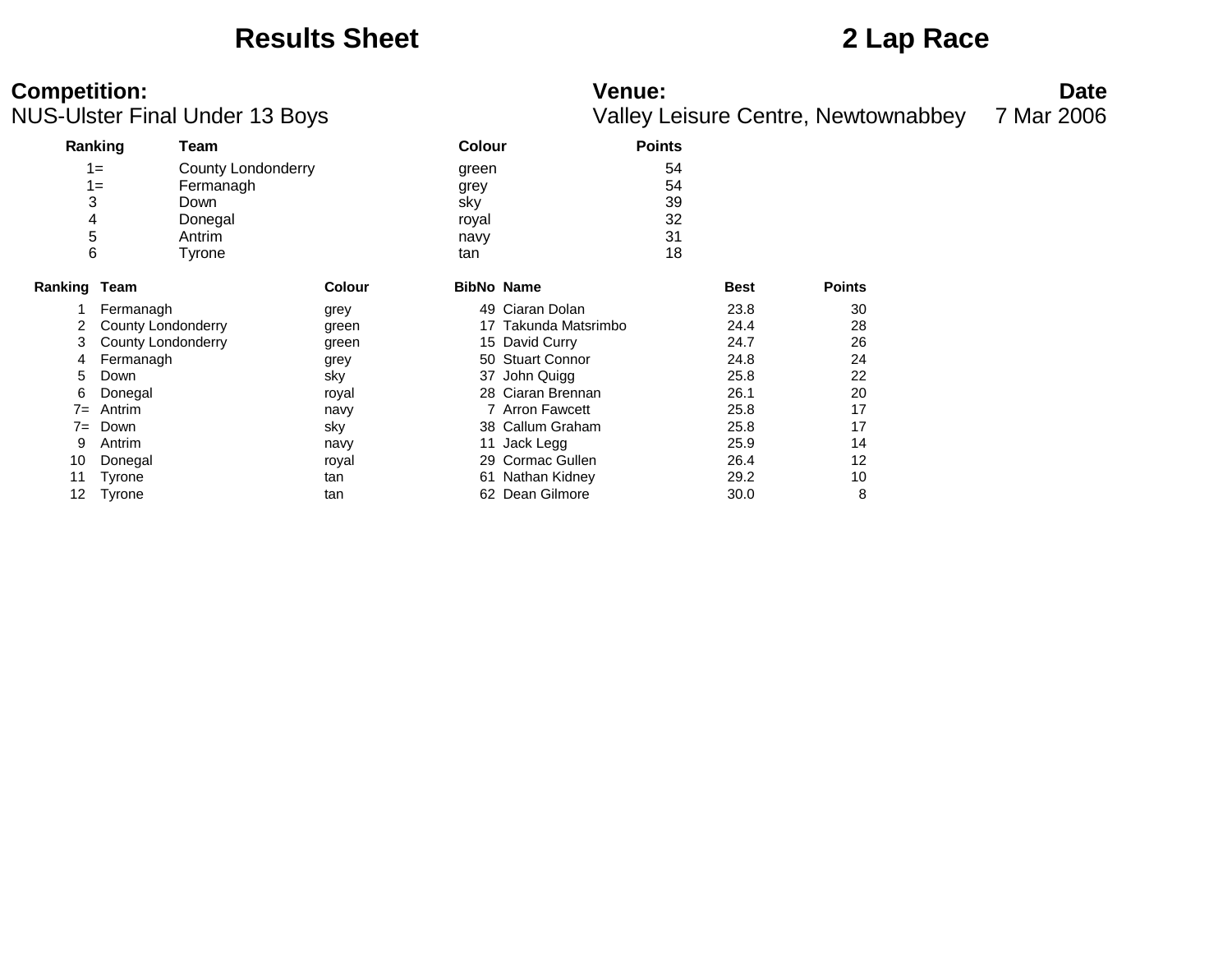### **Results Sheet 4 Lap Race**

| <b>Competition:</b>                   | <b>Venue:</b>                       | Date       |
|---------------------------------------|-------------------------------------|------------|
| <b>NUS-Ulster Final Under 13 Boys</b> | Valley Leisure Centre, Newtownabbey | 7 Mar 2006 |

|                       |                                 | US-Ulster Final Under 13 Boys                                                 |               |                                              |                                         |                                  |              | <b>Valley Leisure Centre, Newtownabbey</b> | 7 Mar 2006 |
|-----------------------|---------------------------------|-------------------------------------------------------------------------------|---------------|----------------------------------------------|-----------------------------------------|----------------------------------|--------------|--------------------------------------------|------------|
|                       | Ranking                         | Team                                                                          |               | <b>Colour</b>                                |                                         | <b>Points</b>                    |              |                                            |            |
| 2<br>3<br>4<br>5<br>6 |                                 | Fermanagh<br>Antrim<br><b>County Londonderry</b><br>Down<br>Donegal<br>Tyrone |               | grey<br>navy<br>green<br>sky<br>royal<br>tan |                                         | 56<br>44<br>34<br>33<br>31<br>30 |              |                                            |            |
| Ranking               | Team                            |                                                                               | <b>Colour</b> | <b>BibNo Name</b>                            |                                         |                                  | <b>Best</b>  | <b>Points</b>                              |            |
| 2                     | Fermanagh<br>Antrim             |                                                                               | grey<br>navy  |                                              | 51 Paul Dunlop<br>4 Josh Carson         |                                  | 52.8<br>53.4 | 30<br>28                                   |            |
| 3<br>4                | Fermanagh<br>County Londonderry |                                                                               | grey<br>green |                                              | 52 Nathan Green<br>18 Peter McGrogan    |                                  | 54.0<br>54.3 | 26<br>24                                   |            |
| 5                     | Tyrone                          |                                                                               | tan           |                                              | 63 Mark Lawson                          |                                  | 54.6         | 22                                         |            |
| 6                     | Down<br>Donegal                 |                                                                               | sky<br>royal  |                                              | 39 Stephen Colwell<br>26 Rauri Finnegan |                                  | 56.0<br>54.2 | 20<br>18                                   |            |
| 8<br>$9 =$            | Antrim<br>Donegal               |                                                                               | navy<br>royal |                                              | 9 David Moore<br>27 Kevin Kilkenny      |                                  | 54.8<br>54.9 | 16<br>13                                   |            |
| $9=$<br>11            | Down<br>County Londonderry      |                                                                               | sky<br>green  |                                              | 43 Ryan Doherty<br>13 Patrick McGuigan  |                                  | 54.9<br>57.7 | 13<br>10                                   |            |
| 12                    | Tyrone                          |                                                                               | tan           | 66                                           | <b>Simon Bartley</b>                    |                                  | 1:07.0       | 8                                          |            |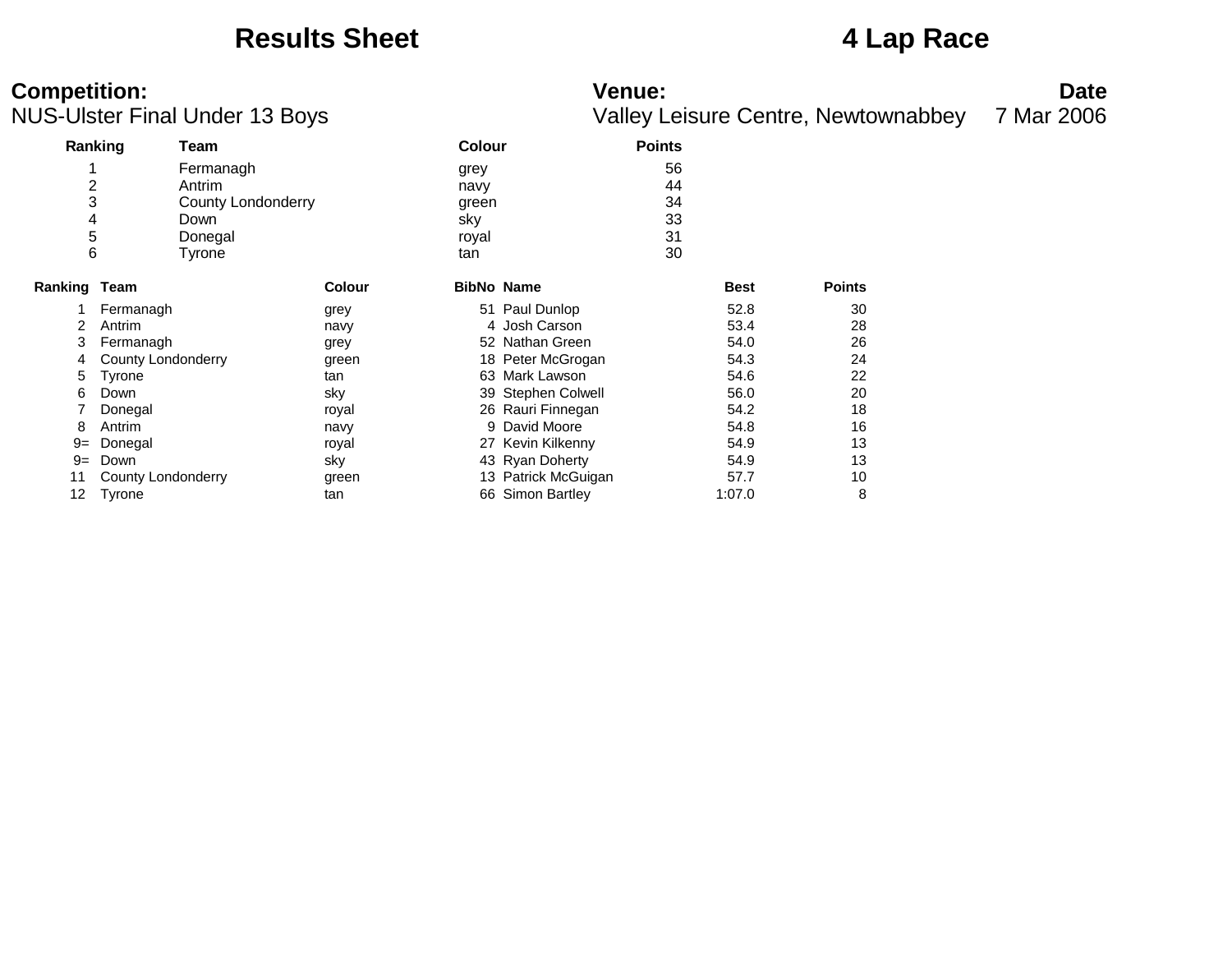### **Results Sheet 6 Lap Time Trial**

**Competition:**<br>**Date**<br>
Valley Leisure Centre, Newtownabbey 7 Mar 2006<br>
Valley Leisure Centre, Newtownabbey 7 Mar 2006 Valley Leisure Centre, Newtownabbey 7 Mar 2006

| Ranking      |                    | Team                      |               | <b>Colour</b>     |                  | <b>Points</b> |             |               |
|--------------|--------------------|---------------------------|---------------|-------------------|------------------|---------------|-------------|---------------|
|              |                    | Donegal                   |               | royal             |                  | 52            |             |               |
| 2            |                    | Fermanagh                 |               | grey              |                  | 50            |             |               |
| 3            |                    | <b>County Londonderry</b> |               | green             |                  | 46            |             |               |
| 4            |                    | Antrim                    |               | navy              |                  | 34            |             |               |
| 5            |                    | Down                      |               | sky               |                  | 28            |             |               |
| 6            |                    | Tyrone                    |               | tan               |                  | 18            |             |               |
| Ranking Team |                    |                           | <b>Colour</b> | <b>BibNo Name</b> |                  |               | <b>Best</b> | <b>Points</b> |
|              | Donegal            |                           | royal         |                   | 25 Mark English  |               | 1:22.3      | 30            |
| 2            | County Londonderry |                           | green         |                   | 22 Fergal Duffin |               | 1:22.5      | 28            |
| 3            | Fermanagh          |                           | grey          |                   | 54 Kevin Officer |               | 1:23.5      | 26            |
| 4            | Fermanagh          |                           | grey          |                   | 53 Cain Connors  |               | 1:24.2      | 24            |
| 5            | Donegal            |                           | royal         |                   | 31 Adam Friel    |               | 1:25.7      | 22            |
| 6            | Antrim             |                           | navy          |                   | 5 Conor Ramsey   |               | 1:28.8      | 20            |
|              | County Londonderry |                           | green         |                   | 23 Kelvin White  |               | 1:29.1      | 18            |
| 8            | Down               |                           | sky           |                   | 45 James Beckett |               | 1:30.9      | 16            |
| 9            | Antrim             |                           | navy          |                   | 2 William Waite  |               | 1:31.3      | 14            |
| 10           | Down               |                           | sky           |                   | 46 David McHenry |               | 1:34.7      | 12            |
| 11           | Tyrone             |                           | tan           | 65                | Adam Lucas       |               | 1:43.2      | 10            |
| 12           | Tyrone             |                           | tan           |                   | 64 Tim Graham    |               | 1:46.0      | 8             |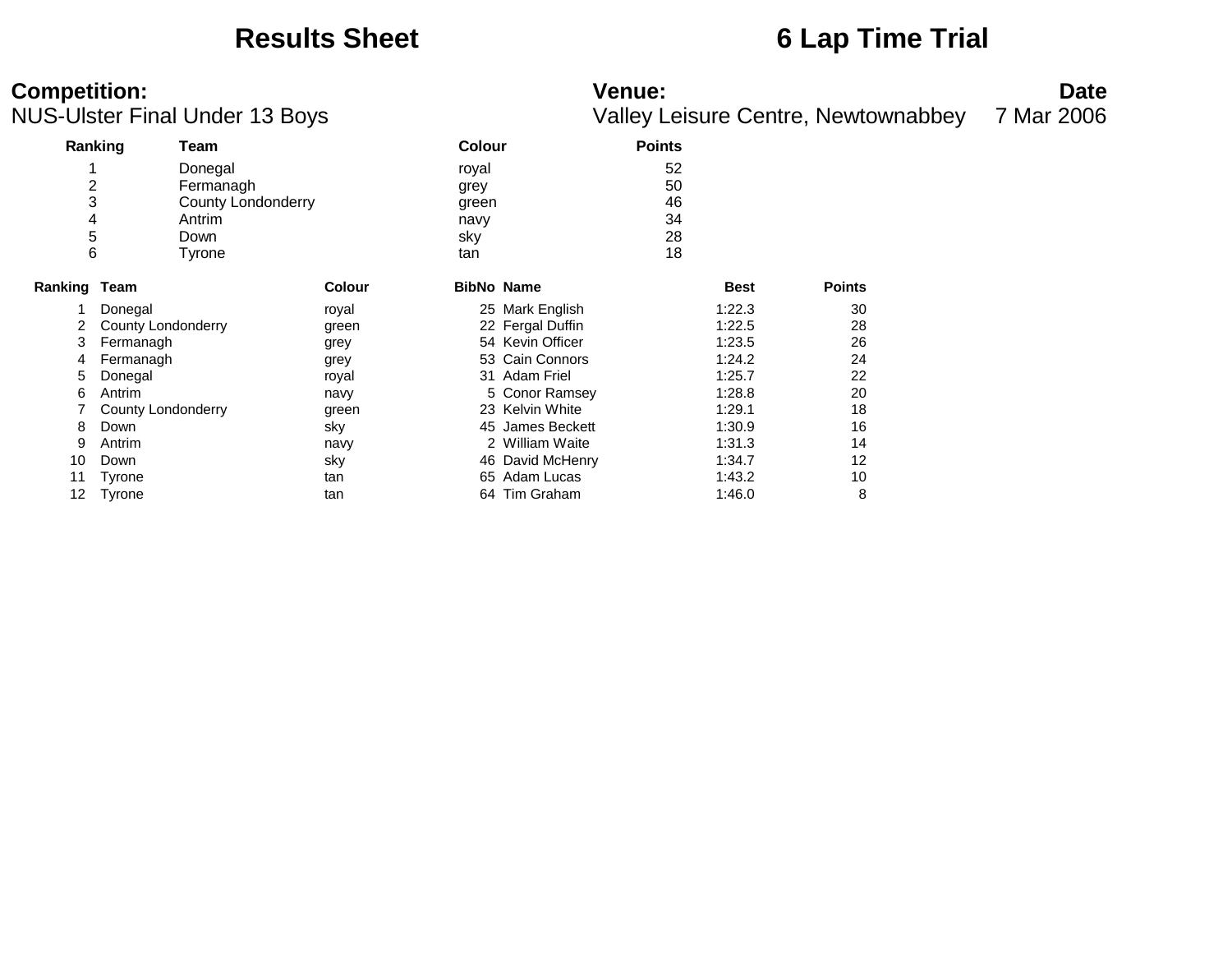### **Event Official Results Sheet 8 Lap Paarlauf**

| <b>Competition:</b> |    | NUS-Ulster Final Under 13 Boys |        | <b>Venue:</b> |       | <b>Valley Leisure Centre, Newtownabbey</b> |               | <b>Date</b><br>7 Mar 2006 |
|---------------------|----|--------------------------------|--------|---------------|-------|--------------------------------------------|---------------|---------------------------|
| Ranking Code Team   |    |                                | Colour | Heat          | Final | <b>Performance</b>                         | <b>Points</b> |                           |
|                     | 03 | Donegal                        | roval  | 1:43.1        | 0.0   | 1:43.1                                     | 70            |                           |
|                     | 05 | Fermanagh                      | grey   | 1:44.9        | 0.0   | 1:44.9                                     | 60            |                           |
|                     | 02 | County Londonderry             | green  | 1:50.5        | 0.0   | 1:50.5                                     | 50            |                           |
| 4                   | 01 | Antrim                         | navy   | 1:51.6        | 0.0   | 1:51.6                                     | 40            |                           |

5 06 Tyrone tan 1:57.8 0.0 1:57.8 30 6 04 Down sky 1:59.3 0.0 1:59.3 20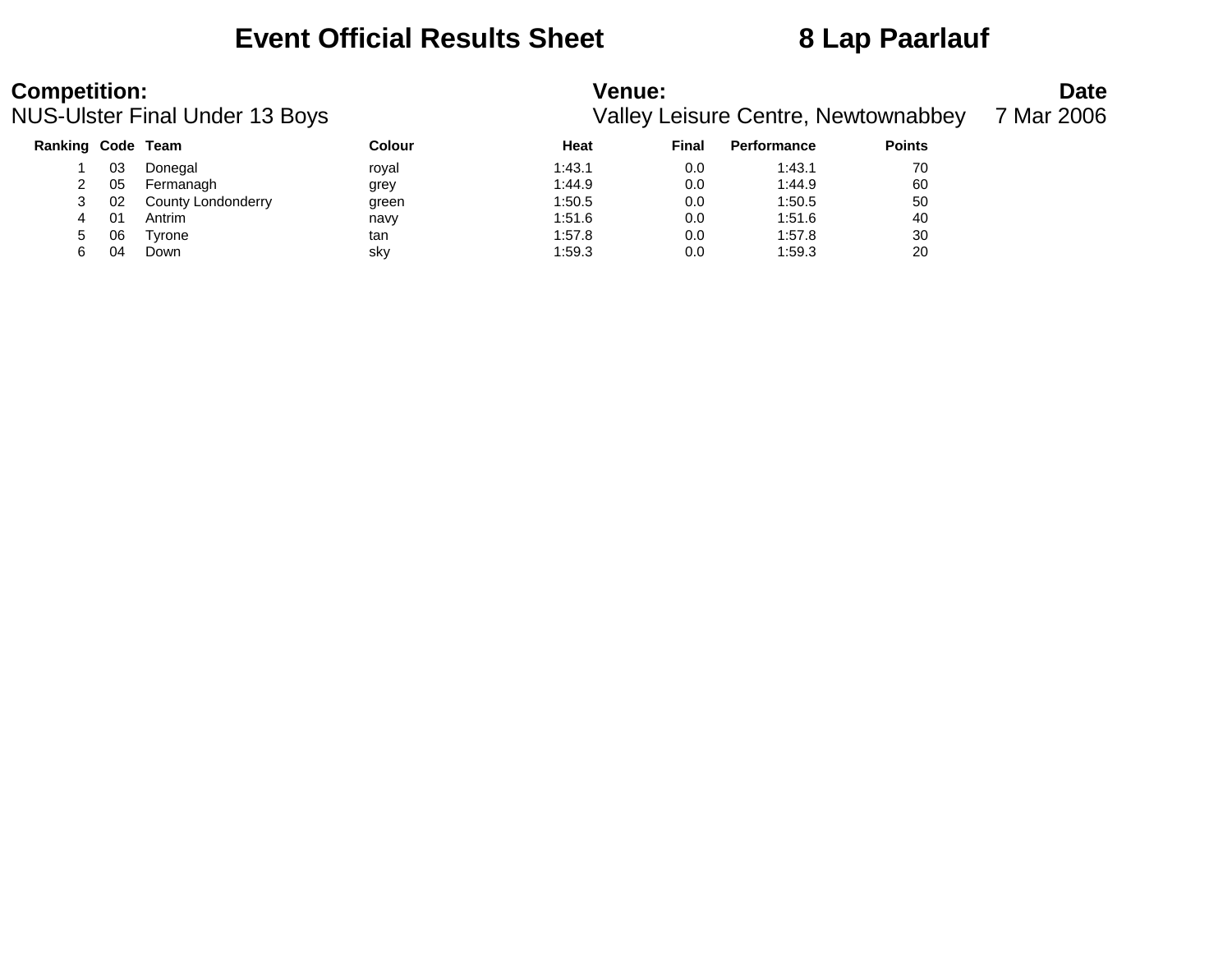### **Event Official Results Sheet 4 x 1 Lap Relay**

# **Competition:**<br>**Date**<br>
Valley Leisure Centre, Newtownabbey 7 Mar 2006<br>
Valley Leisure Centre, Newtownabbey 7 Mar 2006

Valley Leisure Centre, Newtownabbey 7 Mar 2006

| <b>Ranking Code Team</b> |     |                    | Colour | Heat | <b>Final</b> | <b>Performance</b> | <b>Points</b> |
|--------------------------|-----|--------------------|--------|------|--------------|--------------------|---------------|
|                          | 05  | Fermanagh          | grey   | 48.9 | 0.0          | 48.9               | 70            |
|                          | -01 | Antrim             | navy   | 49.9 | 0.0          | 49.9               | 60            |
| 3                        | 03  | Donegal            | roval  | 50.2 | 0.0          | 50.2               | 50            |
|                          | 02  | County Londonderry | green  | 50.5 | 0.0          | 50.5               | 40            |
| 5                        | 04  | Down               | sky    | 54.2 | 0.0          | 54.2               | 30            |
|                          | 06  | Tyrone             | tan    | 57.6 | 0.0          | 57.6               | 20            |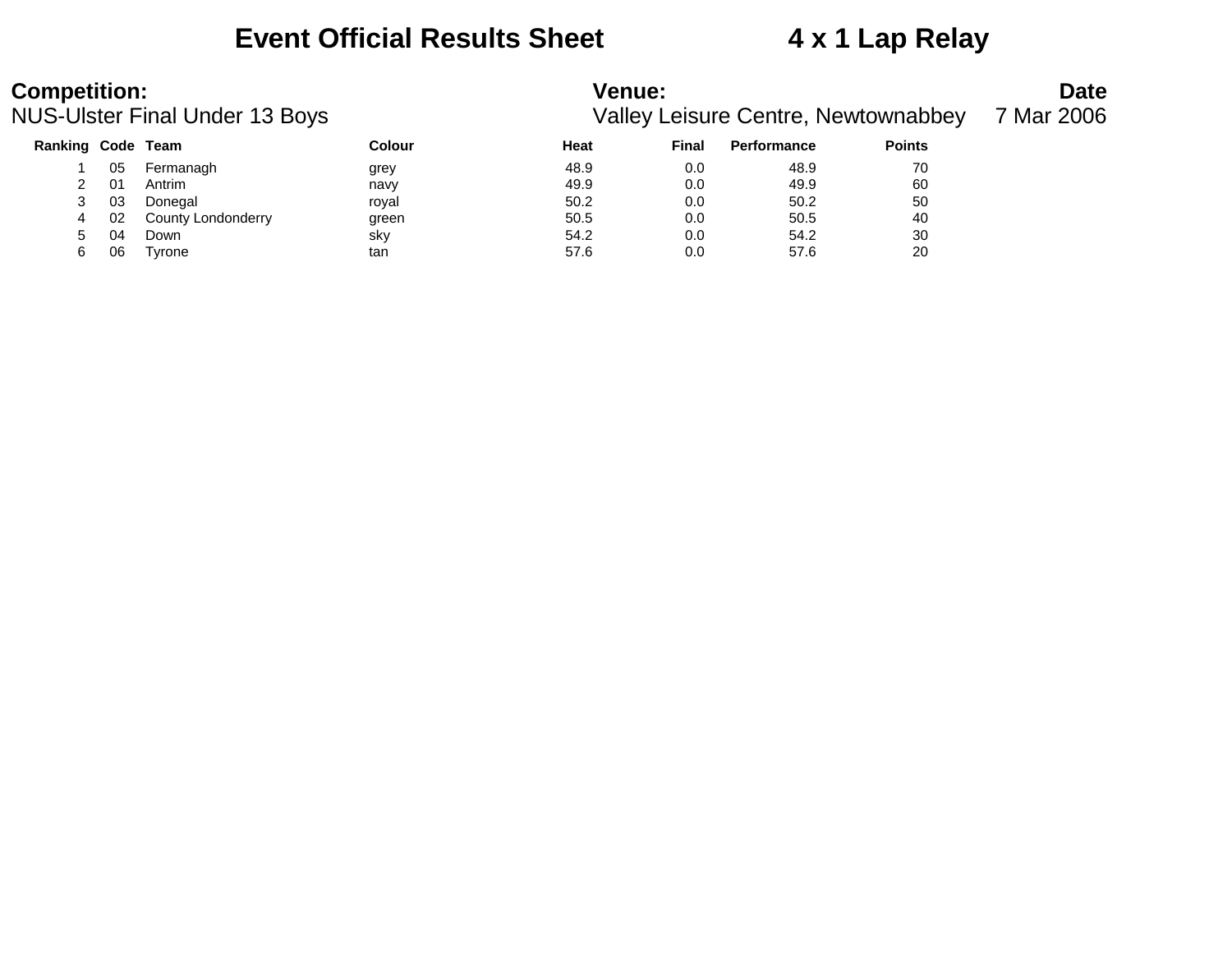### **Event Official Results Sheet 4 x 2 Lap Relay**

# **Competition:**<br>**Date**<br>
Valley Leisure Centre, Newtownabbey 7 Mar 2006<br>
Valley Leisure Centre, Newtownabbey 7 Mar 2006

Valley Leisure Centre, Newtownabbey 7 Mar 2006

| Ranking Code Team |    |                    | Colour | Heat   | <b>Final</b> | <b>Performance</b> | <b>Points</b> |
|-------------------|----|--------------------|--------|--------|--------------|--------------------|---------------|
|                   | 05 | Fermanagh          | grey   | 1:37.5 | 0.0          | 1:37.5             | 70            |
|                   | 02 | County Londonderry | green  | 1:37.9 | 0.0          | 1:37.9             | 60            |
|                   | 01 | Antrim             | navv   | 1:40.4 | 0.0          | 1:40.4             | 50            |
| 4                 | 03 | Donegal            | roval  | 1:43.2 | 0.0          | 1:43.2             | 40            |
| 5                 | 06 | Tvrone             | tan    | 1:51.2 | 0.0          | 1:51.2             | 30            |
|                   | 04 | Down               | sky    | 2:01.0 | 0.0          | 2:01.0             | 20            |
|                   |    |                    |        |        |              |                    |               |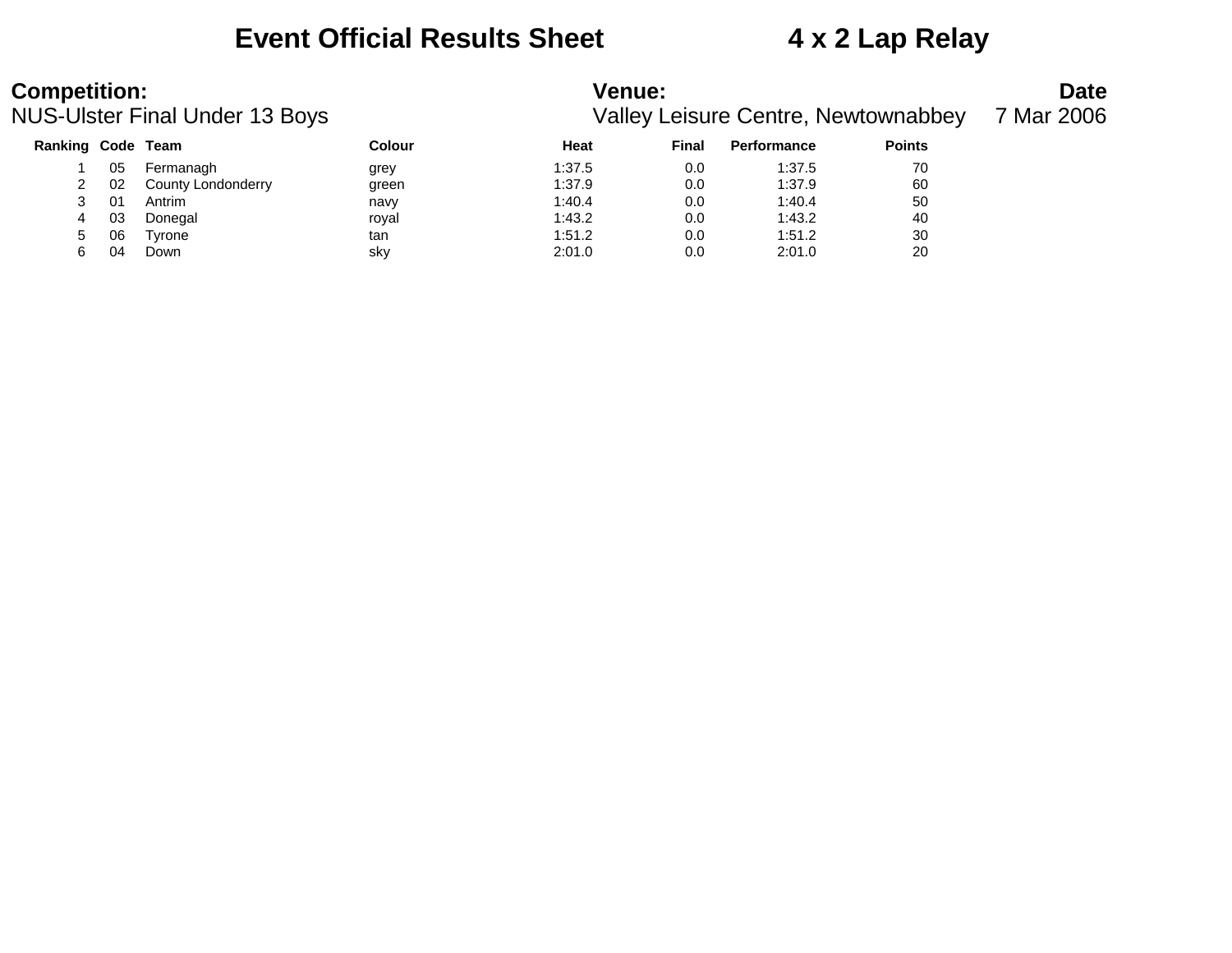### Results Sheet **High Jump**

| <b>Competition:</b>            | Venue:                                        | Date |
|--------------------------------|-----------------------------------------------|------|
| NILO Hator Final Hador 12 Boys | Valley Loisure Centre Neuteurobbey 7 Mer 2006 |      |

NUS-Ulster Final Under 13 Boys Valley Leisure Centre, Newtownabbey 7 Mar 2006

| Ranking             |                    | Team                      |               | <b>Colour</b> |                   | <b>Points</b> |             |               |
|---------------------|--------------------|---------------------------|---------------|---------------|-------------------|---------------|-------------|---------------|
| 4                   |                    | Fermanagh                 |               | grey          |                   | 54            |             |               |
| 2                   |                    | Donegal                   |               | royal         |                   | 47            |             |               |
| 3                   |                    | <b>County Londonderry</b> |               | green         |                   | 38            |             |               |
| 4                   |                    | Down                      |               | sky           |                   | 31            |             |               |
| 5                   |                    | Antrim                    |               | navy          |                   | 28            |             |               |
| 6                   |                    | Tyrone                    |               | tan           |                   | 12            |             |               |
| <b>Ranking Team</b> |                    |                           | <b>Colour</b> |               | <b>BibNo Name</b> |               | <b>Best</b> | <b>Points</b> |
| 1                   | Fermanagh          |                           | grey          |               | 55 John McKenzie  |               | 1.45        | 30            |
| 2                   | Antrim             |                           | navy          |               | David Murphy      |               | 1.40        | 28            |
| 3                   | Donegal            |                           | royal         | 25            | Mark English      |               | 1.40        | 26            |
| 4                   | Fermanagh          |                           | grey          |               | 54 Kevin Officer  |               | 1.40        | 24            |
| $5=$                | County Londonderry |                           | green         |               | 19 Nathan Rocks   |               | 1.35        | 21            |
| $5=$                | Donegal            |                           | royal         |               | 30 Kevin Hegarty  |               | 1.35        | 21            |
| $7 =$               | County Londonderry |                           | green         |               | 18 Peter McGrogan |               | 1.25        | 17            |
| $7=$                | Down               |                           | sky           | 38            | Callum Graham     |               | 1.25        | 17            |
| 9                   | Down               |                           | sky           |               | 41 Kyle McGifford |               | 1.25        | 14            |
| 10                  | Tyrone             |                           | tan           |               | 65 Adam Lucas     |               | 1.15        | 12            |
|                     | Antrim             |                           | navy          |               | 2 William Waite   |               | 0.00        | 0             |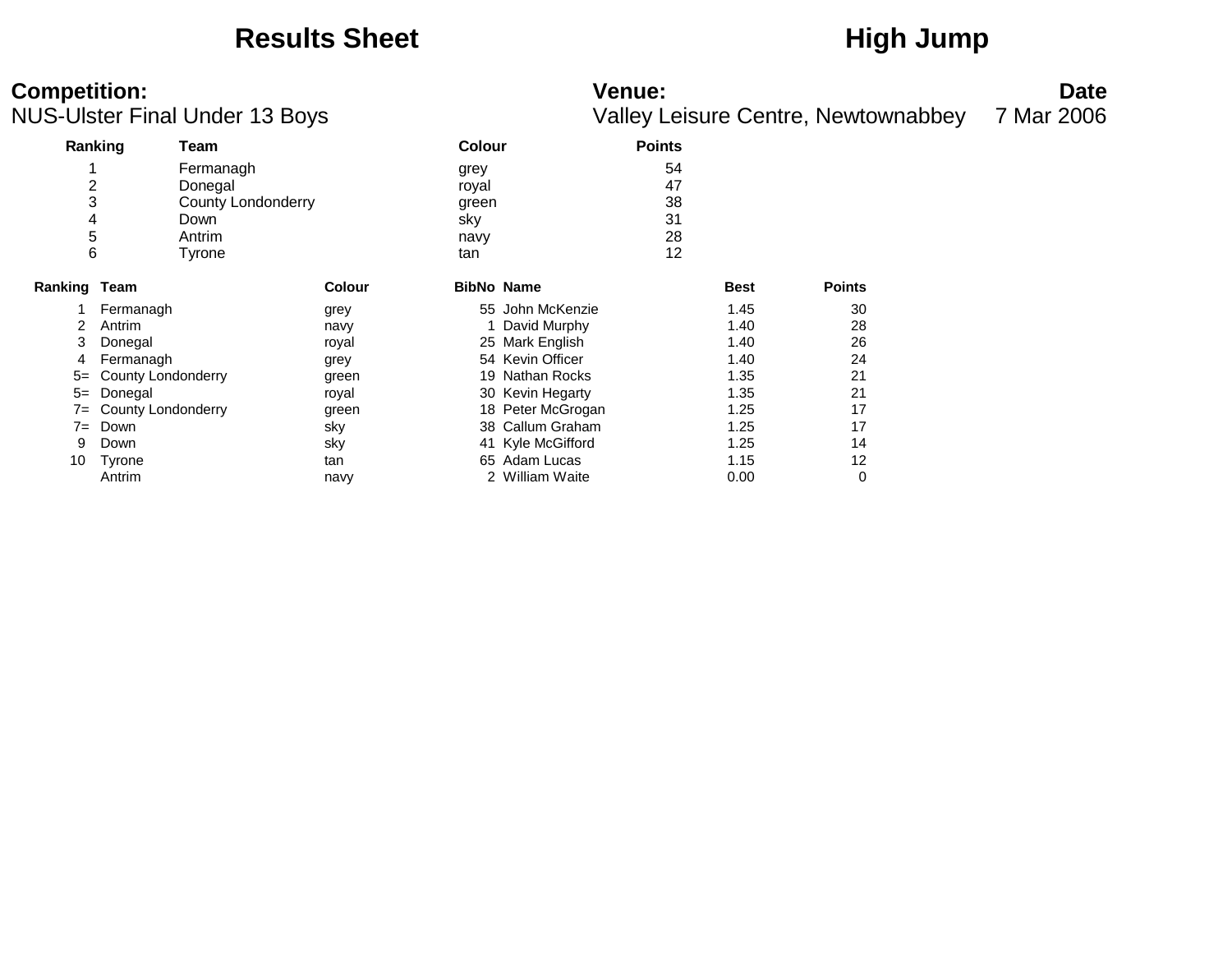### **Results Sheet Shot**

# **Competition:**<br>**Date**<br>
Valley Leisure Centre, Newtownabbey 7 Mar 2006<br>
Valley Leisure Centre, Newtownabbey 7 Mar 2006

Valley Leisure Centre, Newtownabbey 7 Mar 2006

| Ranking        |                    | Team                      |               | <b>Colour</b> |                       | <b>Points</b> |             |               |  |
|----------------|--------------------|---------------------------|---------------|---------------|-----------------------|---------------|-------------|---------------|--|
|                |                    | Fermanagh                 |               | grey          |                       | 58            |             |               |  |
| $\overline{c}$ |                    | Donegal                   |               | royal         |                       | 44            |             |               |  |
| 3              |                    | <b>County Londonderry</b> |               | green         |                       | 42            |             |               |  |
| 4              |                    | Antrim                    |               | navy          |                       | 34            |             |               |  |
| 5              |                    | Down                      |               | sky           |                       | 32            |             |               |  |
| 6              |                    | Tyrone                    |               | tan           |                       | 18            |             |               |  |
| Ranking Team   |                    |                           | <b>Colour</b> |               | <b>BibNo Name</b>     |               | <b>Best</b> | <b>Points</b> |  |
|                | Fermanagh          |                           | grey          |               | 53 Cain Connors       |               | 9.87        | 30            |  |
| 2              | Fermanagh          |                           | grey          |               | 50 Stuart Connor      |               | 9.63        | 28            |  |
| 3              | County Londonderry |                           | green         |               | 14 Damien McMurray    |               | 9.12        | 26            |  |
| 4              | Donegal            |                           | royal         |               | 34 Andrew Scott       |               | 8.91        | 24            |  |
| 5              | Antrim             |                           | navy          |               | 9 David Moore         |               | 8.88        | 22            |  |
| 6              | Donegal            |                           | royal         |               | 29 Cormac Gullen      |               | 8.60        | 20            |  |
|                | Down               |                           | sky           |               | 42 Stephen Deeking    |               | 8.34        | 18            |  |
| 8              | County Londonderry |                           | green         |               | 20 Christopher Holmes |               | 8.22        | 16            |  |
| 9              | Down               |                           | sky           |               | 48 Jordan Millar      |               | 8.12        | 14            |  |
| 10             | Antrim             |                           | navy          |               | 5 Conor Ramsey        |               | 7.87        | 12            |  |
|                | Tyrone             |                           | tan           |               | 69 Mark Flanagan      |               | 5.41        | 10            |  |
| 12             | Tyrone             |                           | tan           | 67            | Allan McGuffin        |               | 5.13        | 8             |  |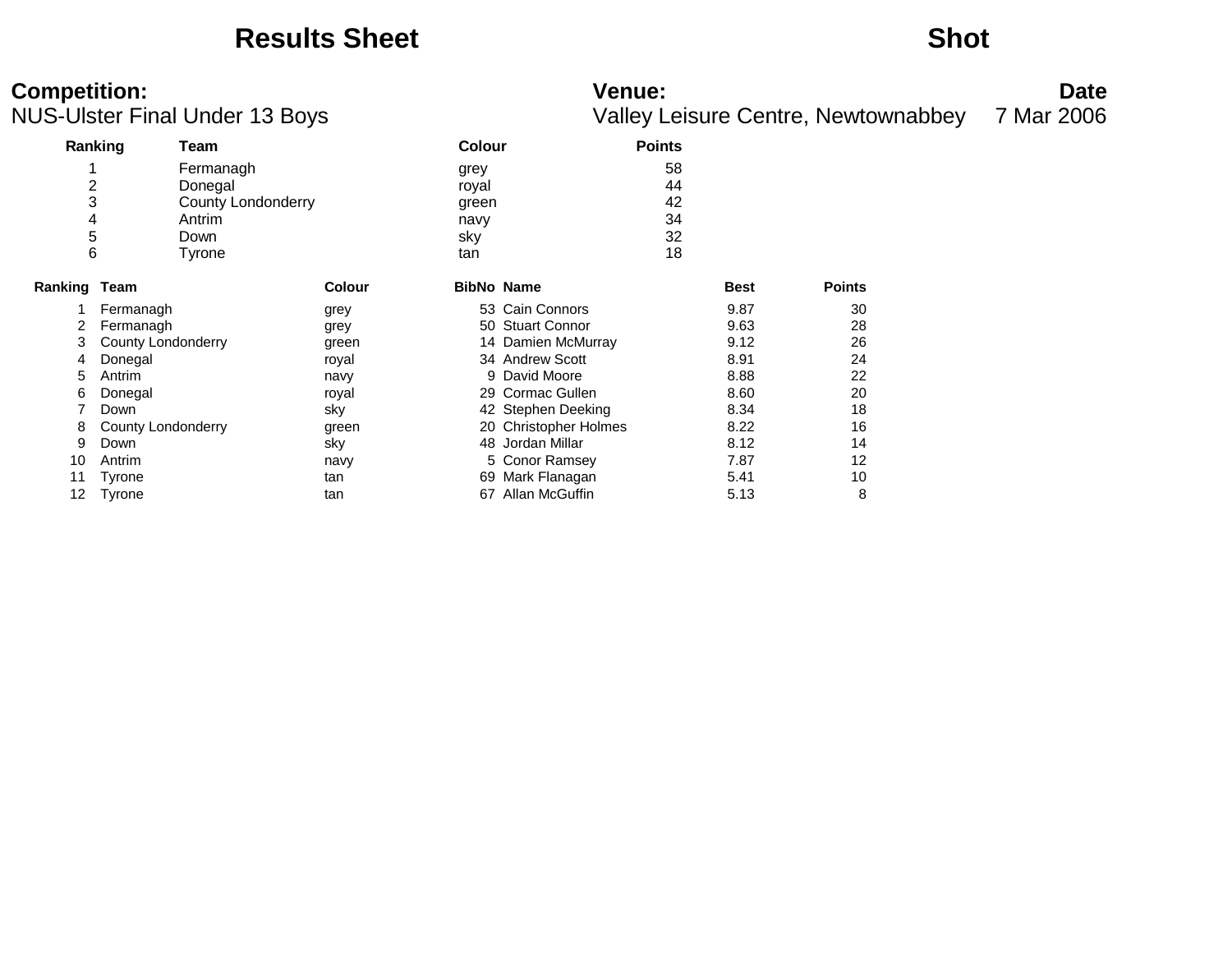### **Results Sheet <b>Speed Bounce Speed Bounce**

**Competition:**<br>**Date**<br>
Valley Leisure Centre, Newtownabbey 7 Mar 2006<br>
Valley Leisure Centre, Newtownabbey 7 Mar 2006 Valley Leisure Centre, Newtownabbey 7 Mar 2006

| Ranking        |                           | Team               |               | <b>Colour</b>     |                      | <b>Points</b> |       |               |  |
|----------------|---------------------------|--------------------|---------------|-------------------|----------------------|---------------|-------|---------------|--|
|                |                           | Fermanagh          |               | grey              |                      | 50            |       |               |  |
| $\overline{c}$ |                           | County Londonderry |               | green             |                      | 44            |       |               |  |
| 3              |                           | Donegal            |               | royal             |                      | 43            |       |               |  |
| 4              |                           | Antrim             |               | navy              |                      | 42            |       |               |  |
| 5              |                           | Down               |               | sky               |                      | 27            |       |               |  |
| 6              |                           | Tyrone             |               | tan               |                      | 22            |       |               |  |
| Ranking Team   |                           |                    | <b>Colour</b> | <b>BibNo Name</b> |                      |               | Total | <b>Points</b> |  |
|                | Donegal                   |                    | royal         |                   | 31 Adam Friel        |               | 84    | 30            |  |
| 2              | Fermanagh                 |                    | grey          |                   | 60 Adam Stockdale    |               | 79    | 28            |  |
| 3              | Antrim                    |                    | navy          |                   | 4 Josh Carson        |               | 78    | 26            |  |
| 4              | County Londonderry        |                    | green         |                   | 24 Ryan Winton       |               | 76    | 24            |  |
| 5              | Fermanagh                 |                    | grey          |                   | 56 Daniel Walsh      |               | 74    | 22            |  |
| 6              | <b>County Londonderry</b> |                    | green         |                   | 16 Michael McLean    |               | 71    | 20            |  |
|                | Down                      |                    | sky           | 47                | <b>Brian Greig</b>   |               | 68    | 18            |  |
| 8              | Antrim                    |                    | navy          |                   | 6 Christopher Steele |               | 66    | 16            |  |
| $9=$           | Donegal                   |                    | royal         |                   | 35 Danny Hunter      |               | 64    | 13            |  |
| $9 =$          | Tyrone                    |                    | tan           |                   | 62 Dean Gilmore      |               | 64    | 13            |  |
| $11 =$         | Down                      |                    | sky           | 45                | James Beckett        |               | 60    | 9             |  |
|                | $11 =$ Tyrone             |                    | tan           |                   | 71 Peter Nesbitt     |               | 60    | 9             |  |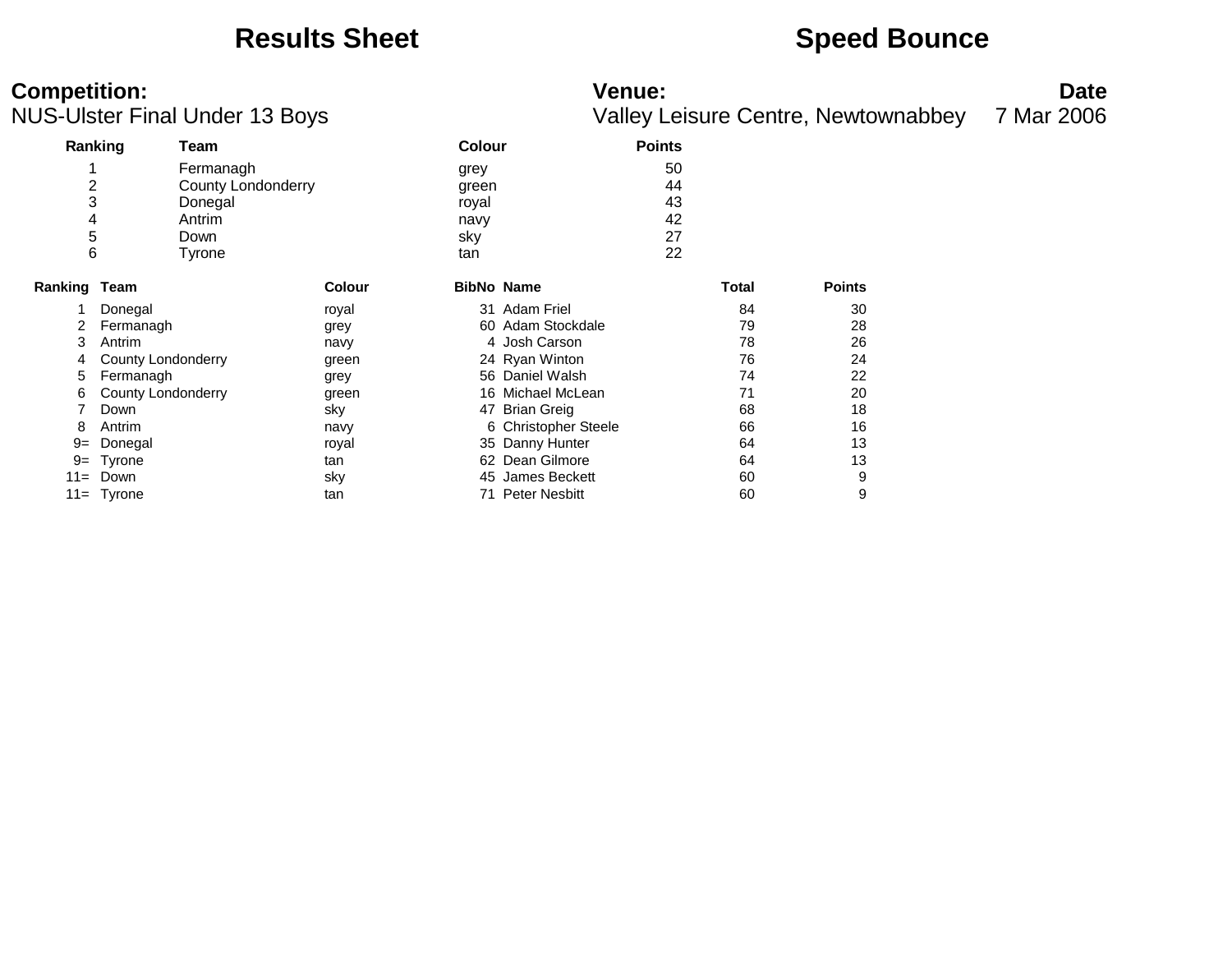### **Results Sheet Standing Long Jump**

# **Competition:** Date

NUS-Ulster Final Under 13 Boys Valley Leisure Centre, Newtownabbey 7 Mar 2006

**Ranking Team Colour Points** 1 Fermanagh grey grey 58<br>2 County Londonderry areen areas areas 42 **2** County Londonderry **Exercise 22** Green 3 Down sky 38 4 Donegal royal 34 5= Antrim navy 24 5= Tyrone tan 24 **Ranking Team Colour BibNo Name Best Points** 1 Fermanagh grey 49 Ciaran Dolan 2.50 30 2 Fermanagh grey 51 Paul Dunlop 2.28 28 3 Down sky sky 37 John Quigg 2.22 26 4 Antrim 12.20 24 Antrim 12.20 24 Antrim 12.20 24 5 County Londonderry green 22 Fergal Duffin 2.16 22 6 County Londonderry **green** 13 Patrick McGuigan 2.12 20 7 Donegal 18 Conor Harley 2.00 18 8 Donegal 1.88 16 November 26 Rauri Finnegan 1.88 16 9 Tyrone tan tan 63 Mark Lawson 1.84 14 10 Down sky sky 40 Stephen Campbell 1.76 12 11 Tyrone tan tan 170 Steven Finlay 1.76 10 Antrim **navy** 6 Christopher Steele 1.94 0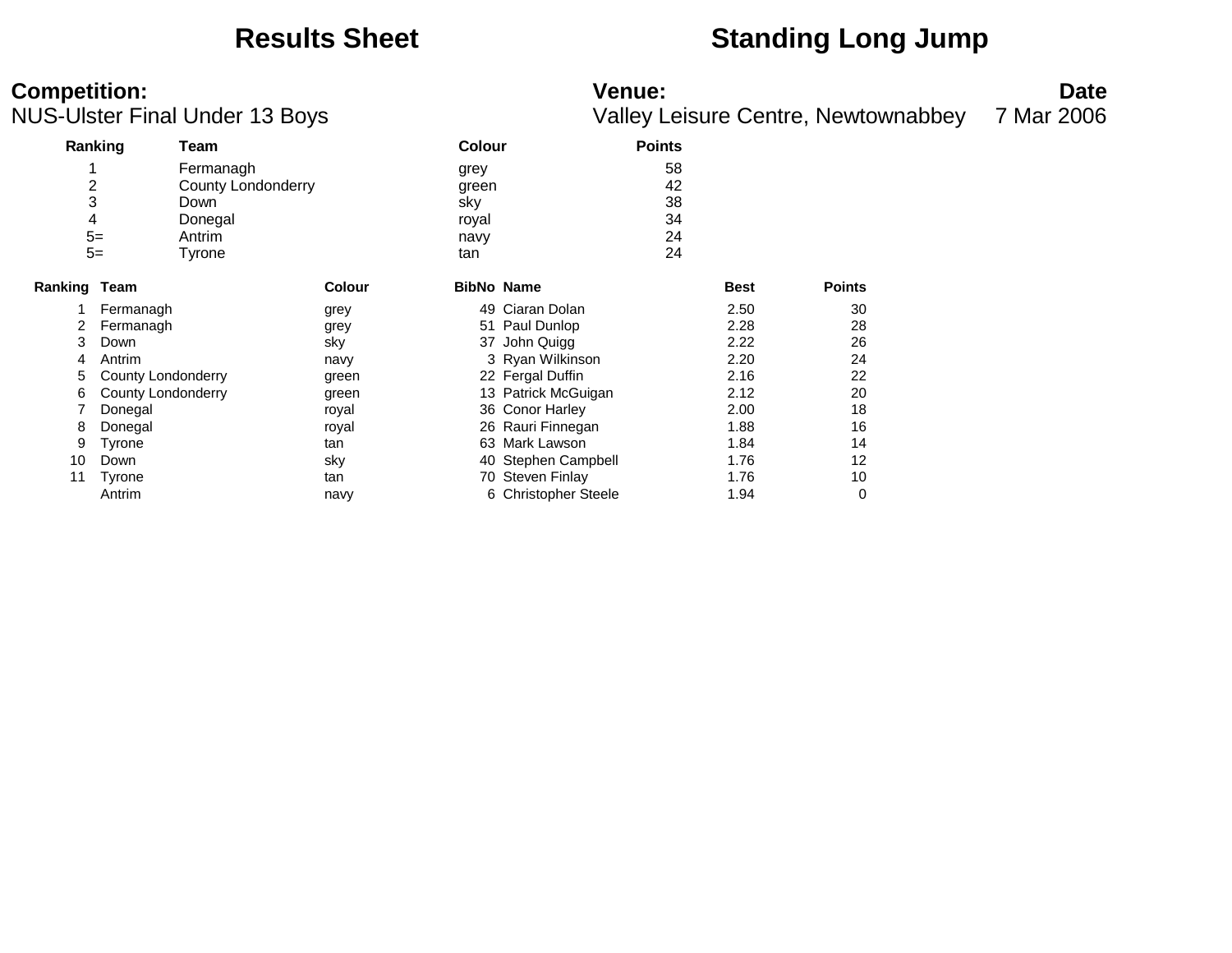### **Results Sheet Standing Triple Jump**

# **Competition:**<br>**Date**<br>
Valley Leisure Centre, Newtownabbey 7 Mar 2006<br>
Valley Leisure Centre, Newtownabbey 7 Mar 2006

|              |                           | JS-Ulster Final Under 13 Boys |               |                   |                      |               |             | <b>Valley Leisure Centre, Newtownabbey</b> | 7 Mar 2006 |
|--------------|---------------------------|-------------------------------|---------------|-------------------|----------------------|---------------|-------------|--------------------------------------------|------------|
|              | Ranking                   | Team                          |               | <b>Colour</b>     |                      | <b>Points</b> |             |                                            |            |
|              | $1=$                      | Donegal                       |               | royal             |                      | 52            |             |                                            |            |
|              | $1 =$                     | Fermanagh                     |               | grey              |                      | 52            |             |                                            |            |
|              | 3                         | County Londonderry            |               | green             |                      | 40            |             |                                            |            |
| 4            |                           | Down                          |               | sky               |                      | 38            |             |                                            |            |
|              | 5                         | Antrim                        |               | navy              |                      | 28            |             |                                            |            |
|              | 6                         | Tyrone                        |               | tan               |                      | 18            |             |                                            |            |
| Ranking Team |                           |                               | <b>Colour</b> | <b>BibNo Name</b> |                      |               | <b>Best</b> | <b>Points</b>                              |            |
|              | Fermanagh                 |                               | grey          |                   | 52 Nathan Green      |               | 6.83        | 30                                         |            |
|              | Donegal                   |                               | royal         |                   | 33 NDoda Madolo      |               | 6.72        | 28                                         |            |
| 3            | <b>County Londonderry</b> |                               | green         |                   | 17 Takunda Matsrimbo |               | 6.57        | 26                                         |            |
| 4            | Donegal                   |                               | royal         |                   | 32 Ciaran Devlin     |               | 6.50        | 24                                         |            |
| 5            | Fermanagh                 |                               | grey          |                   | 57 James Stewart     |               | 6.48        | 22                                         |            |
| 6            | Down                      |                               | sky           |                   | 39 Stephen Colwell   |               | 6.32        | 20                                         |            |
|              | Down                      |                               | sky           |                   | 43 Ryan Doherty      |               | 6.24        | 18                                         |            |
| 8            | Antrim                    |                               | navy          |                   | 7 Arron Fawcett      |               | 6.15        | 16                                         |            |
| 9            | County Londonderry        |                               | green         | 21                | Daniel McElhatton    |               | 6.14        | 14                                         |            |
| 10           | Antrim                    |                               | navy          | 11                | Jack Legg            |               | 5.72        | 12                                         |            |
| 11           | Tyrone                    |                               | tan           | 61                | Nathan Kidney        |               | 5.50        | 10                                         |            |
| 12           | Tyrone                    |                               | tan           |                   | 64 Tim Graham        |               | 5.18        | 8                                          |            |